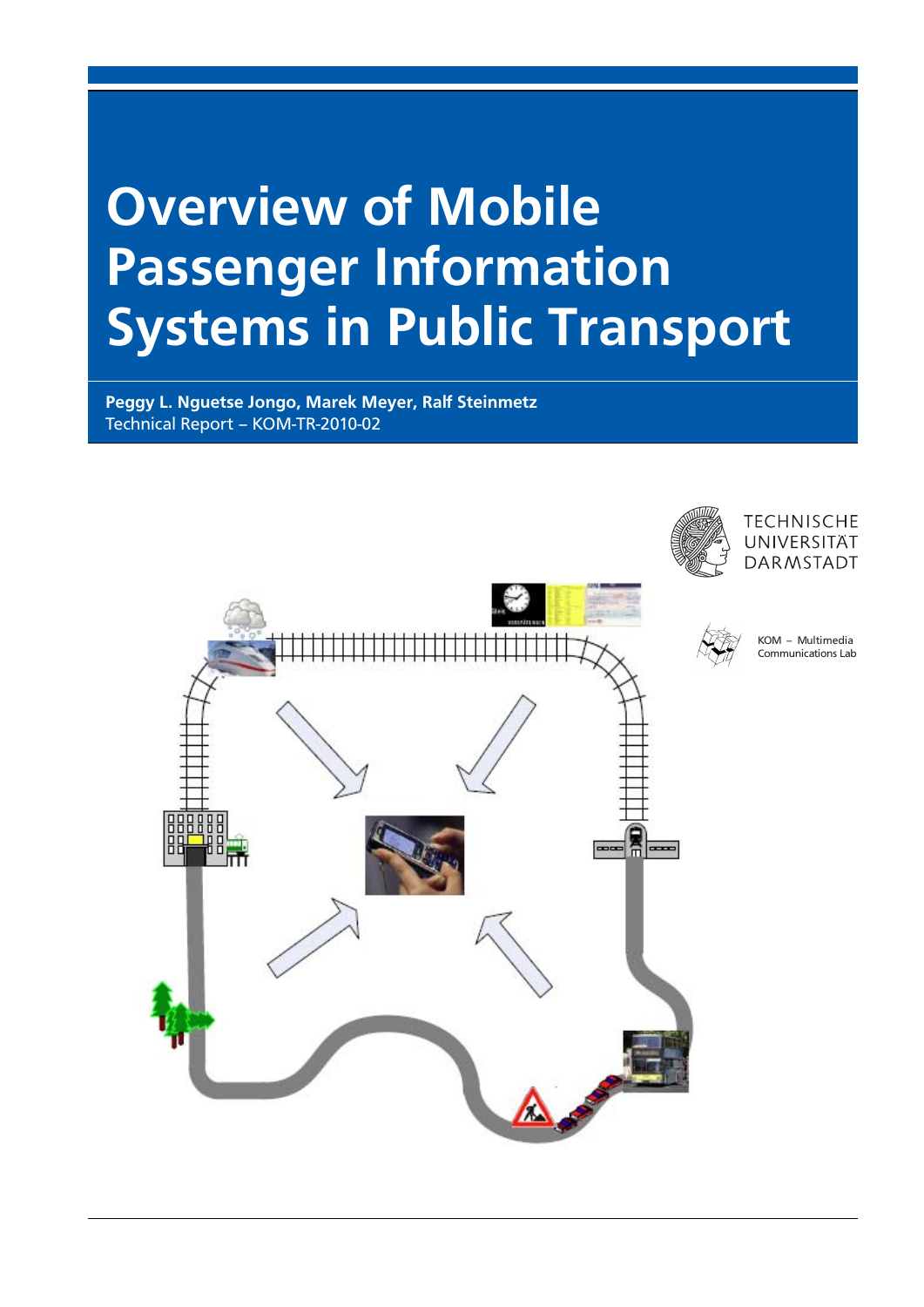Overview of Mobile Passenger Information Systems in Public Transport Peggy L. Nguetse Jongo, Marek Meyer, Ralf Steinmetz Technical Report – KOM-TR-2010-02 <http://www.kom.tu-darmstadt.de>

First published: December 22, 2010 Last revision: July 19, 2010

Photo sources: <http://www.imagetours.de/.../2008/Diverses/Handy.jpg> <http://www.kom.tu-darmstadt.de> <http://www.bus-bild.de> <http://www.hood.de> [http://www1.ndr.de/iceschnee100\\_v-gallery.jpg](http://www1.ndr.de/ iceschnee100_v-gallery.jpg) [http://http://www.eisenbahnfreunde-pforzheim.de/kulturbahn/img/fahrplan\\_l.gif](http://http://www.eisenbahnfreunde-pforzheim.de/kulturbahn/img/fahrplan_l.gif)

Technische Universität Darmstadt Department of Electrical Engineering and Information Technology Department of Computer Science (Adjunct Professor)

Multimedia Communications Lab (KOM) Prof. Dr.-Ing. Ralf Steinmetz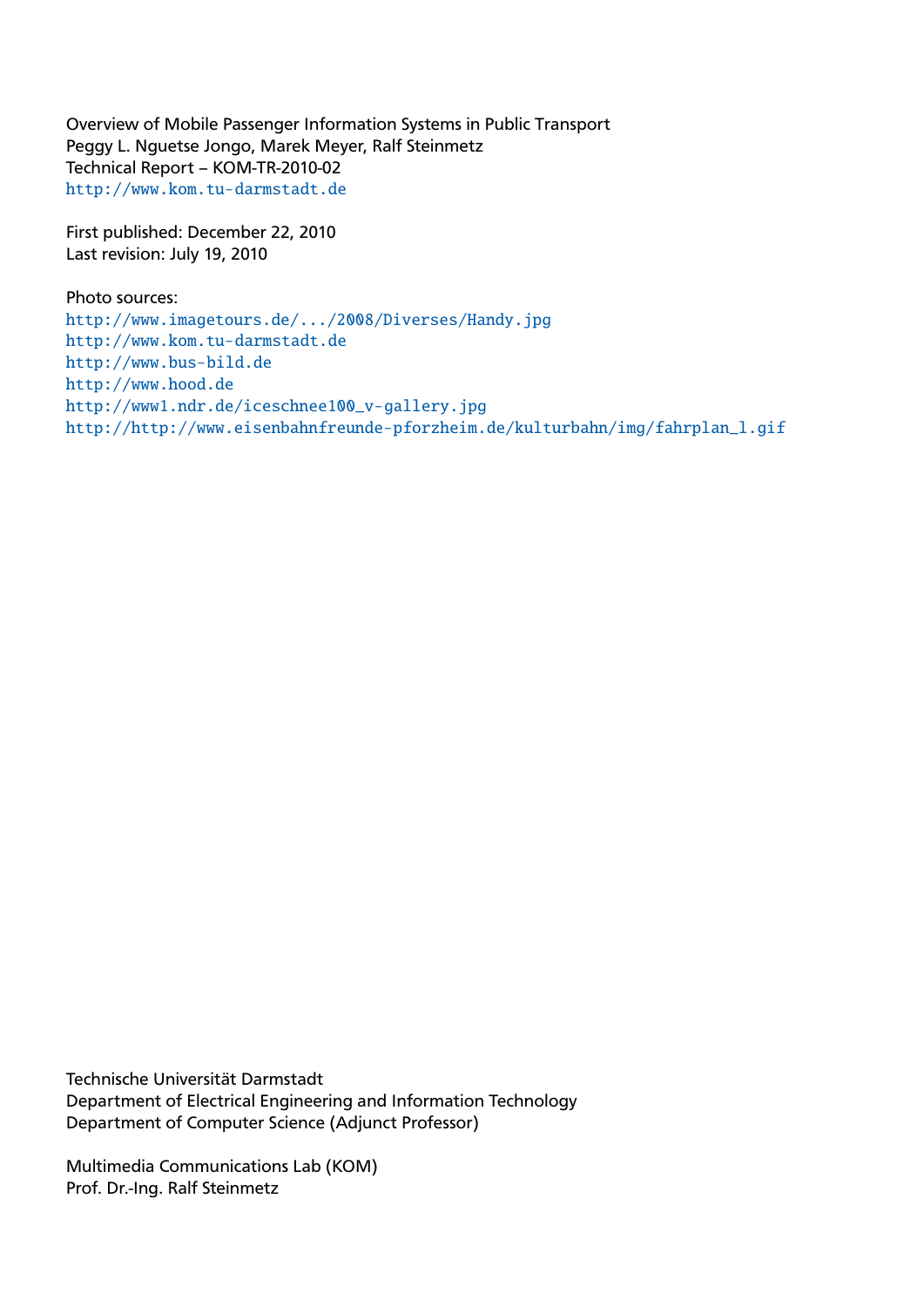## **Contents**

| <b>Introduction</b><br>1 |                                                 |                              |                                                                                                                 | 3  |  |
|--------------------------|-------------------------------------------------|------------------------------|-----------------------------------------------------------------------------------------------------------------|----|--|
| $\mathbf{2}$             |                                                 | <b>Relevant technologies</b> |                                                                                                                 |    |  |
|                          |                                                 |                              |                                                                                                                 | 5  |  |
|                          |                                                 | 2.1.1                        |                                                                                                                 | 5  |  |
|                          |                                                 | 2.1.2                        |                                                                                                                 | 6  |  |
|                          |                                                 | 2.1.3                        |                                                                                                                 | 6  |  |
|                          |                                                 | 2.1.4                        |                                                                                                                 | 7  |  |
|                          |                                                 | 2.1.5                        |                                                                                                                 | 7  |  |
|                          |                                                 | 2.1.6                        |                                                                                                                 | 7  |  |
|                          |                                                 | 2.1.7                        |                                                                                                                 | 8  |  |
|                          |                                                 | 2.1.8                        |                                                                                                                 | 8  |  |
|                          |                                                 | 2.1.9                        |                                                                                                                 | 8  |  |
|                          |                                                 |                              |                                                                                                                 | 9  |  |
|                          | 2.2                                             |                              |                                                                                                                 | 10 |  |
|                          |                                                 | 2.2.1                        |                                                                                                                 | 10 |  |
|                          |                                                 | 2.2.2                        |                                                                                                                 | 11 |  |
|                          |                                                 | 2.2.3                        |                                                                                                                 | 11 |  |
|                          |                                                 | 2.2.4                        |                                                                                                                 | 12 |  |
|                          | 2.3                                             |                              |                                                                                                                 | 13 |  |
|                          |                                                 | 2.3.1                        |                                                                                                                 | 13 |  |
|                          |                                                 | 2.3.2                        |                                                                                                                 | 13 |  |
| 3                        | <b>Passenger Information Systems: PIS</b><br>17 |                              |                                                                                                                 |    |  |
|                          | 3.1                                             |                              |                                                                                                                 | 17 |  |
|                          | 3.2                                             |                              |                                                                                                                 | 19 |  |
|                          | 3.3                                             |                              |                                                                                                                 | 20 |  |
|                          |                                                 |                              | 3.3.1 Passenger Information System via mobile device                                                            | 20 |  |
|                          |                                                 | 3.3.2                        | Passenger information system using Push modus or event based systems                                            | 22 |  |
|                          | 3.4                                             |                              |                                                                                                                 | 22 |  |
|                          |                                                 | 3.4.1                        |                                                                                                                 | 22 |  |
|                          |                                                 | 3.4.2                        | Information quality $\dots \dots \dots \dots \dots \dots \dots \dots \dots \dots \dots \dots \dots \dots \dots$ | 23 |  |
|                          |                                                 | 3.4.3                        |                                                                                                                 | 24 |  |
|                          | 4 Related research projects                     |                              |                                                                                                                 | 27 |  |
|                          | <b>5</b> Conclusion                             |                              |                                                                                                                 | 31 |  |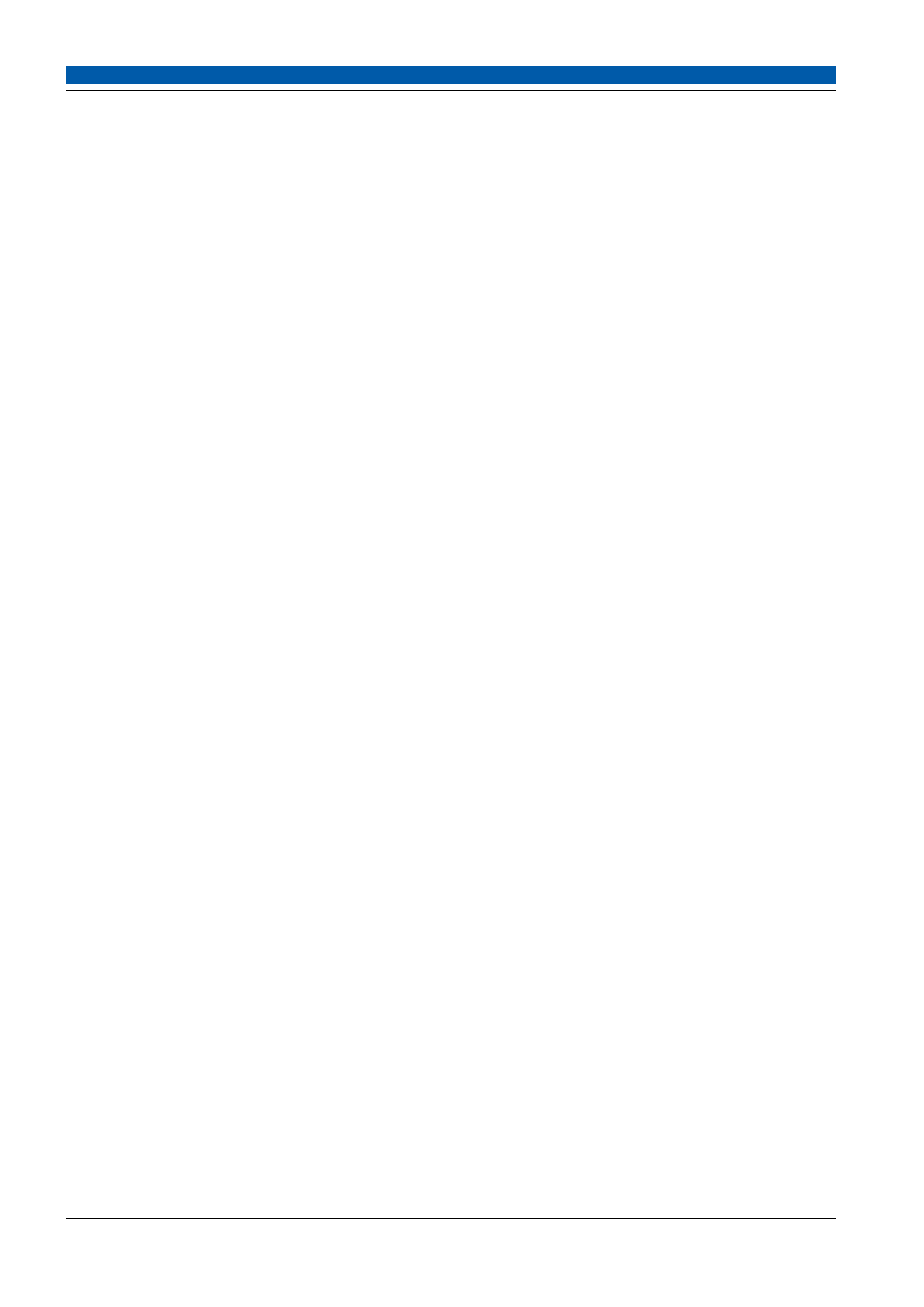#### Abstract

Information on schedules, connections delay and the possibility to choose an appropriate route are important services for public transport passengers. Public transport companies in turn need to create systems which offer better quality of services to their passengers. Real-time information on the public transport network reduces waiting time and costs, facilitates journey planning and increases customer satisfaction and loyalty. Systems delivering such information are called Passenger Information Systems (PIS). There are many types of existing Passenger Information Systems. Most of them however are unable to provide tailored information to each passenger.

The large coverage of mobile telephony offers public transport companies new possibilities to inform passengers separately. In several cities public transport passengers are already able to receive information like bus departure times over mobile telephone by request. These services are called mobile messaging. Mobile messaging are provided to mobile phone in different ways: WAP, I-mode, SMS, MMS and Smartphone format; but they are expensive compared with stationary passenger information systems. Another option is to store an application on the mobile phone, which provides all the latest important information on transport network, even without an Internet connection. This is today the cheapest way of passenger information on mobile phone.

This paper provides an analysis of a variety of passenger information systems actually used in different locations all over the world.

#### Keywords

Passenger information, public transport, SMS, MMS, WAP, I-mode, PDA, Push technology, Pull technology, event based service, mobile messaging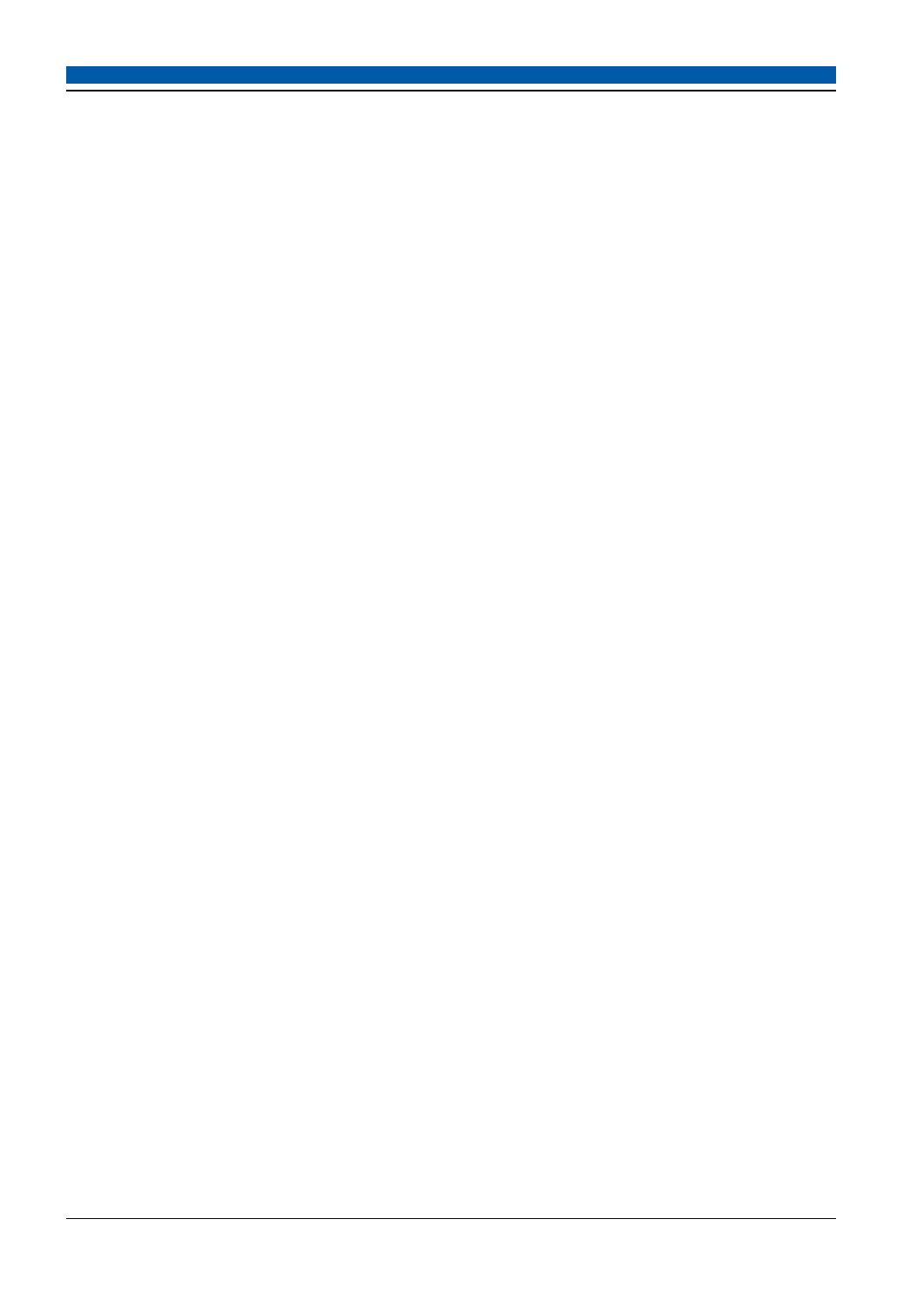#### <span id="page-6-0"></span>1 Introduction

A mobile phone is nowadays not just a terminal for mobile telephony application; it is a personal computer with a lot of functionalities. These functionalities are already used in different sectors like medicine, banking, government and education. The trend is now to introduce these techniques to the transportation sector, particularly public transport (PT). Static information from timetables are more and more insufficient to plan and organize an exact travel. Oftentimes, there is cancellation and passengers need additional information during the trip to plan their journey. Existing passenger information systems give general information about a travel but they are not able to provide each passenger with its relevant information in case of disturbance. Market research shows that one of the main barriers for not using public transport is the low quality of information [\[1\]](#page-36-0). Thus Passenger Information Systems (PIS) may not only improve customers' satisfaction, but also increase the usage of public transport. The spread of mobile phones (in Germany there are 60 million mobile phone users) gives public transport companies new possibilities to supply PT passengers with information and allow the emergence of new passenger information channels called mobile PIS. Such systems should provide personalized and real-time information everywhere and thereby improve passenger satisfaction.

This study analyses the current situation of passenger information systems. The first section gives an overview on the most known communication technologies used to provide information to mobile phone users.

The second section presents a report on different passenger information systems: print media are described such as standard passenger information systems like onboard-display and mobile passenger information systems.

The last part of this report describes some European and German research projects which focused on passenger information systems.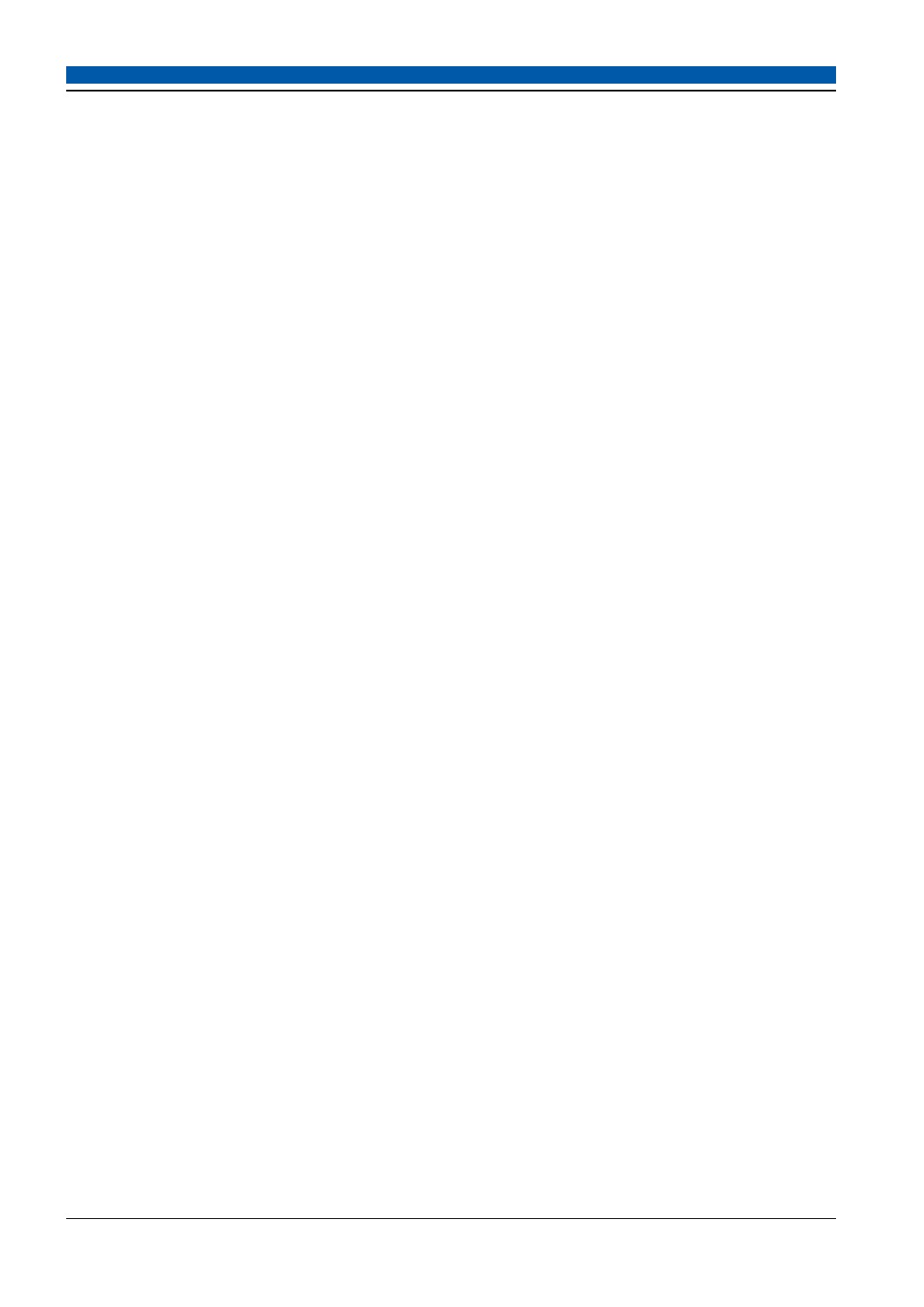## <span id="page-8-0"></span>2 Relevant technologies

This chapter gives an overview on the technological foundation of mobile passenger systems. In the first section different mobile network technologies are described. The focus of the second section is on mobile messaging. In the third section methods of content delivering are illustrated.

## <span id="page-8-1"></span>2.1 Mobile network technology

Sending and receiving messages through a mobile device requires a mobile network. Figure 2.3 gives an overview on the network evolution over the time containing technologies described below.





#### <span id="page-8-2"></span>2.1.1 GSM

GSM (Global System for Mobile communication) is the most popular standard for mobile telephony systems in the world. It is now used in 219 countries and territories serving more than three billion people and providing travellers with access to mobile services wherever they go  $^1$ . GSM was initially created to provide better voice ser-

http://www.gsmworld.com, last visited 16.12.09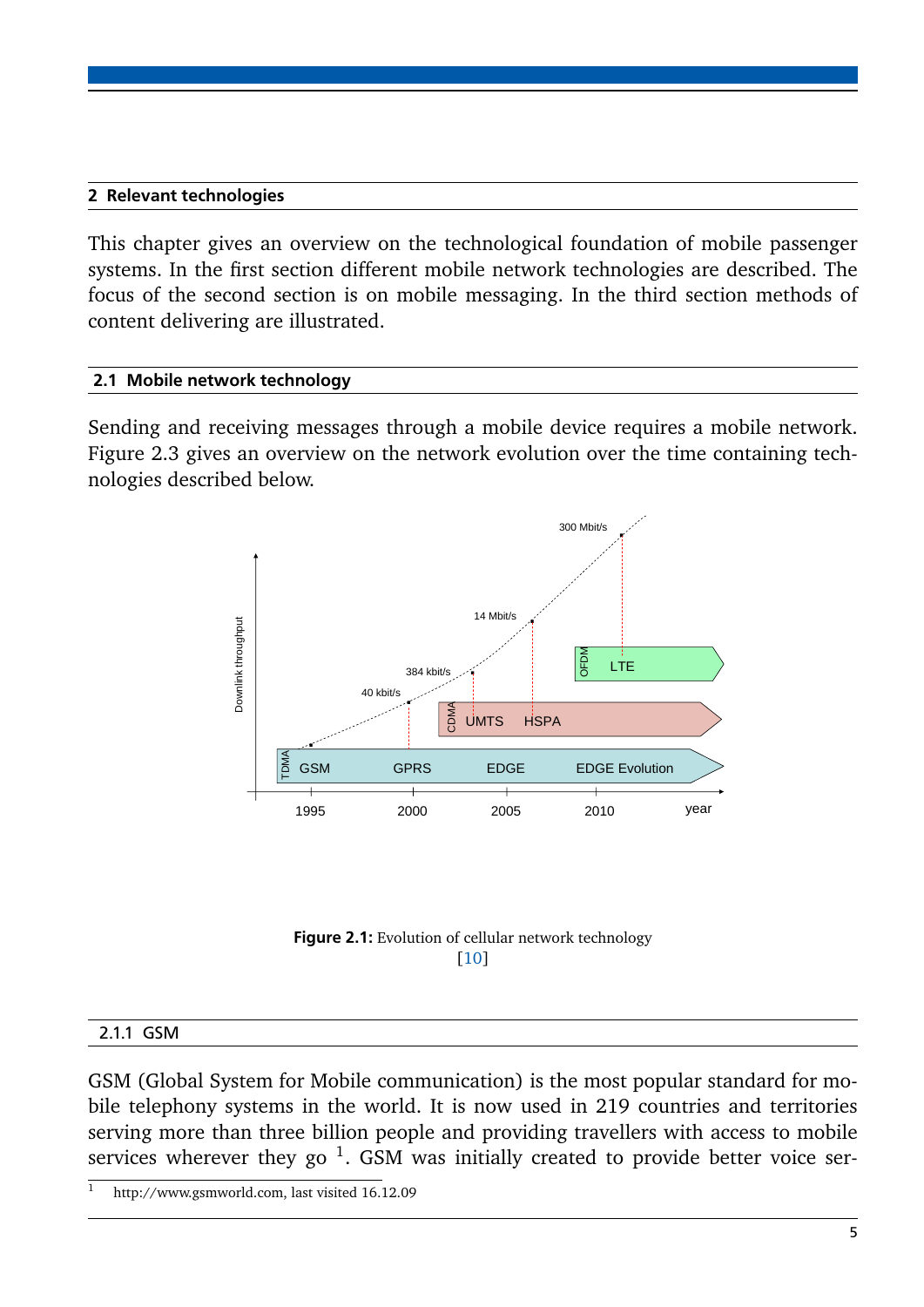vices (called teleservices) and also provide data transmission services (called bearer services). It is the successor of the analogue communication system and operates in Europe in the 900 MHz and 1800 MHz band. In the USA and Canada this spectrum is used for other purposes, therefore the 850 MHz and 1900 MHz bands are used. Other countries use a combination of these bands to operate on GSM networks. These bands are divided in two 25 MHz carriers, the lower one for uplink and the upper one for downlink transmission [\[3\]](#page-36-2) The 25 MHz carriers are again divided in 124 FDMA (Frequency Division Multiple Access) channels with 8 time slots per carrier, which then form the speech channel. This means that in total up to 992 speech channels are available and any speech channel offers a bit rate of 22.8 kbit/s.

GSM-Railway (GSM-R) is the standard mobile communication network for railways in Europe. It is based on GSM-technology but uses a specific frequency band: In Europe, the frequency band between 876 MHz and 880 MHz is used for data transmission in uplink mode and the frequency band between 921 MHz and 925 MHz is used for data transmission in downlink mode. GSM-R delivers features such as voice group call service, voice broadcast service, railway emergency call, location-based connections, and call pre-emption in case of an emergency [\[4\]](#page-36-3). [\[5\]](#page-36-4) provides a good overview on GSM-R.

## <span id="page-9-0"></span>2.1.2 CSD, HSCSD

CSD (Circuit Switched Data) is the first form of data transmission developed for mobile phone systems like GSM. CSD uses a single radio time slot to deliver 9.6 kbit/s data transmission to the GSM Network.

HSCSD (High Speed Circuit Switched Data) was introduced in the GSM Phase 2+. It is an enhancement to CSD and gives a user connection to multiple channels at the same time. HSCSD allows theoretical speeds of up to 57.6 kbit/s.

# <span id="page-9-1"></span>2.1.3 GPRS

General Packet Radio Service (GPRS) is an enhancement of HSCSD for an efficient data transmission speed. GPRS allows a theoretical downlink throughput per cell of 160 kbits/s [\[4\]](#page-36-3) using 8 time slots in parallel. It is based on wideband code division multiple access (W-CDMA) radio technology offering greater spectral efficiency and higher bandwidth than GSM. GPRS was introduced into the GSM specifications in Release 97 and its usability was further approved in Releases 98 and 99 and supports existing packet-oriented protocols: IP, X.25 [\[8\]](#page-36-5)

GPRS technology offered a significant advantage in the data transfer capacity over existing cellular systems. It introduces new data services[\[7\]](#page-36-6). Some of these services are nowadays intensively used in public transport: multimedia messages service (MMS),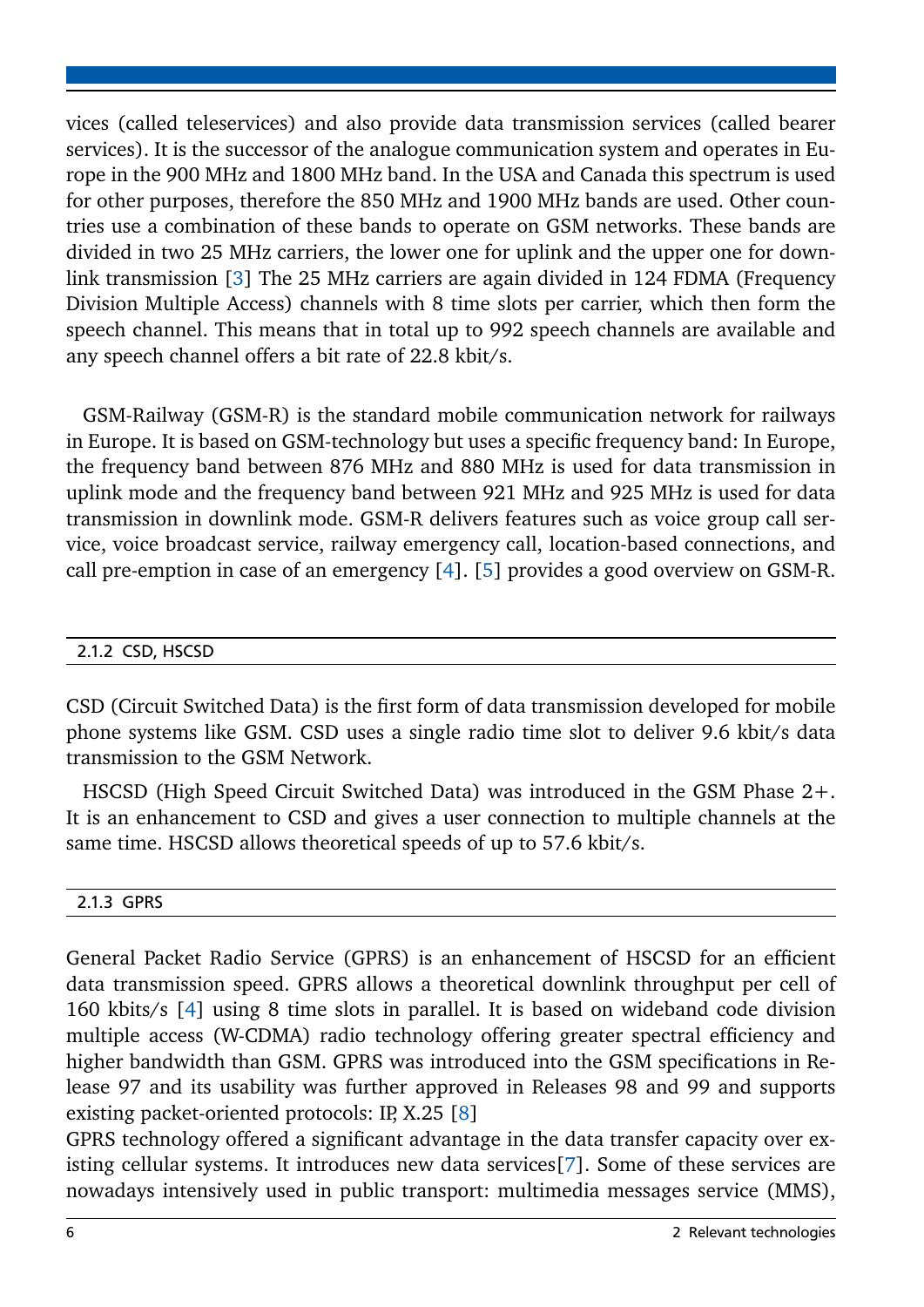internet applications for smart devices through wireless application protocol (WAP) or SMS (Short message service) which is also supported on GPRS.

# <span id="page-10-0"></span>2.1.4 EDGE

EDGE (Enhanced Data Rates for GSM Evolution) is a further step in the GSM evolution. Its standardization was finalized by 3GPP in 2000 and the first networks were deployed in 2003. EDGE carries a peak data rate of 384 kbit/s in downlink. The commercial average datarate of EDGE is in the range of 200 kbit/s.

# <span id="page-10-1"></span>2.1.5 UMTS

Universal mobile telecommunication system (UMTS) offers circuit switched and packet based data transmission, real time and not real time services as well as different carrier services. UMTS is based on W-CDMA (wideband code division multiple access) radio technology. It is an enhancement of GPRS and was developed by 3GPP  $^2$  (Third-Generation Partnership Project). 3GPP introduced UMTS in phases and annual releases [\[4\]](#page-36-3).

The first release (UMTS Release 99), introduced in December 1999, defines enhancements and transitions for existing GSM networks in 440 specifications. The most significant change is the new UMTS terrestrial radio access Network (UTRAN). Its architecture allows point-to-point and also point-to-multipoint services (broadcast, multicast) such as real-time and non-real-time services. Wideband Code division multiple access (W-CDMA [\[9\]](#page-36-7)) is introduced and replaces GSM methods (time and frequency multiplex) for transmission rate. Release 99 provided downlink rates of up to 384 kbits/s and uplink speeds of up to 128 kbit/s, when it was introduced to the market. For Germany the frequency bands 1920 MHz - 1980MHz are reserved for UMTS uplink and 2110 MHz - 2170MHz for UMTS downlink.

# <span id="page-10-2"></span>2.1.6 LTE

LTE stands for Long Term Evolution. It was introduced in the 3GPP Release 8 and is the next major step in mobile radio communications. LTE uses OFDM (orthogonal frequency division multiplexing) radio access technology together with advanced antenna technology in order to accommodate increasing mobile data usage and new multimedia applications. LTE supports transmission bandwidth up to 20 MHz. It is designed to ensure high performance between 15-120 km/h and still expected to maintain connectivity at speeds between 120 and 350 km/h even up to 500 km/h for some frequency bands [\[10\]](#page-36-1). Thus LTE connection will be stable even in highspeed trains.

<span id="page-10-3"></span><sup>2</sup> http://www.3gpp.org/, last visited 18.12.09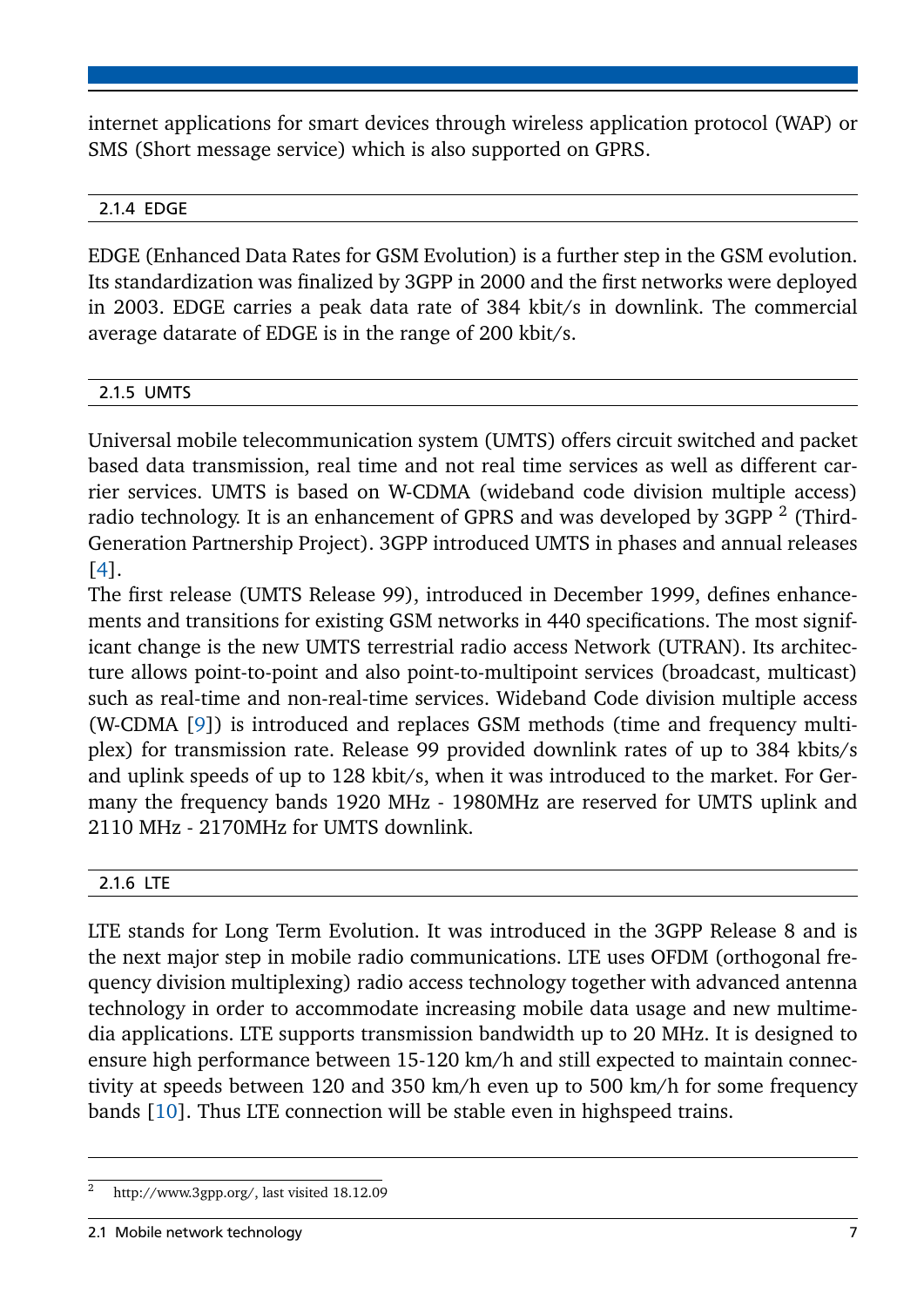#### 2.1.7 NFC

NFC stands for Near Field Communication. It is a very short-range wireless connectivity technology (also known as ISO 18092) developed in 2002 by Philips and Sony. It is based on RFID [\[12\]](#page-36-8) (Radio Frequency Identification) that uses magnetic field induction. Its main objective is to provide intuitive, simple, and safe communication between electronic devices between a 20 cm range [\[13\]](#page-37-0). NFC operates in the standard 13.56MHz frequency band. Currently it offers data transfer rates of 106kbit/s, 212kbit/s and 424kbit/s, and higher rates are expected in the future.

The benefits of NFC mentioned in most publications are: mobile payment, mobile ticketing, the transfer of data from one device to another, the easy pairing of devices, such as mobile phone and Bluetooth headsets, and the download of information, such as passenger information [\[15\]](#page-37-1) and ring tones from so called smart posters. A well known NFC service in public transport is the Touch and Travel service of Deutsche Bahn <sup>3</sup>.

#### <span id="page-11-0"></span>2.1.8 WiMAX

Worldwide Interoperability for Microwave Access (WiMAX) [\[10,](#page-36-1) [11\]](#page-36-9) is the standard to provide broadband wireless services requiring high-rate Transmission. WiMAX is a pure mobile broadband technology focusing on providing plain IP connectivity to its customers and is based on IEEE 802.16 standard. IEEE 802.16d supports non-line of sight (NLOS) end-user terminals for fixed wireless broadband, as an alternative to wired access<sup>[\[11\]](#page-36-9)</sup>.

#### <span id="page-11-1"></span>2.1.9 WLAN

WLAN stands for wireless local area network. This technology introduced the flexibility of wireless access into a restricted diameter, for example office, home or production environments. Since the early 1990s, the industrial, scientific, and medical bands, 2.4 GHz and 5 GHz, have been made available for WLAN, among which the 802.11b and 802.11g protocols are the most popular. IEEE 802.11b operates in the 2.4 GHz band and accommodates data rates of up to 11 MBits/s, whereas 802.11g, based on orthogonal frequency-division multiplexing (OFDM), operates in the same band and provides data rates of up to 54 MBits/s. IEEE 802.11a also specifies an OFDM scheme, which is not backward compatible with the original 802.11b. It operates in the 5 GHz band with data rates of up to 54 MBits/s within 10 m, dropping to about 6 MBits/s at a distance of 100 m.

<span id="page-11-2"></span><sup>3</sup> http://www.touchandtravel.de, last visited 01.06.10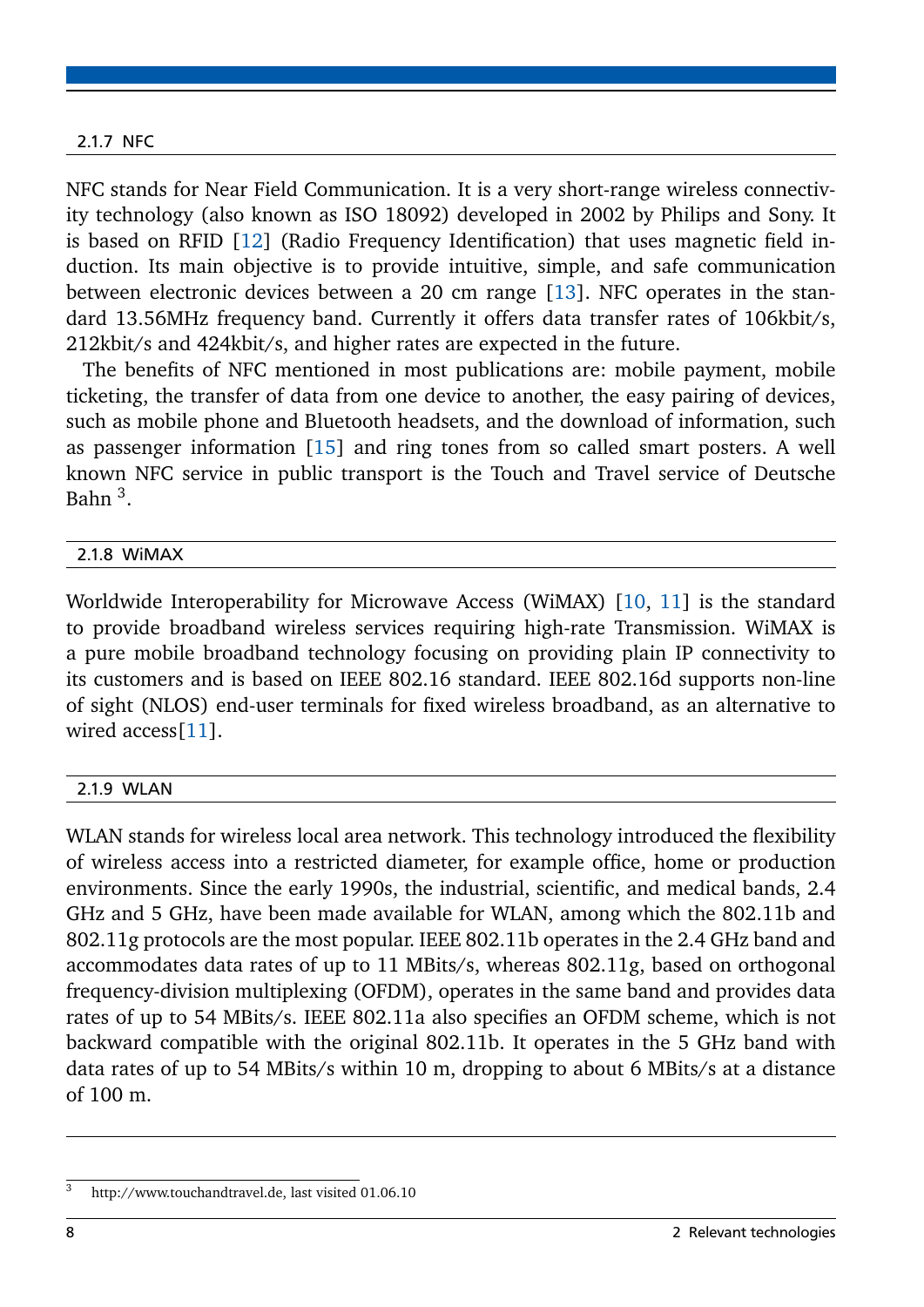## 2.1.10 Bluetooth

Bluetooth is a universal radio interface that enables portable electronic devices to connect and communicate wirelessly via a short range of 10 m to 100 m. The data rate throughput is up to 723.2 Kbps, or 2.1 Mbps with enhanced data rates introduced in 2005. Bluetooth technology, which was originally only used by Ericsson, has gained support of Nokia, IBM, Toshiba, Intel and many other manufacturers. The goal of Bluetooth is to eliminate the need for wires, cables and connectors between cordless or mobile phones, modems, headsets, PDAs, computers, printers, projectors, local area networks, and so on [\[17\]](#page-37-2). Bluetooth paves the way for new and completely different devices and applications. The primary application area of Bluetooth to date has been in mobile and wireless consumer products such as mobile phones (nearly 60 % of the market).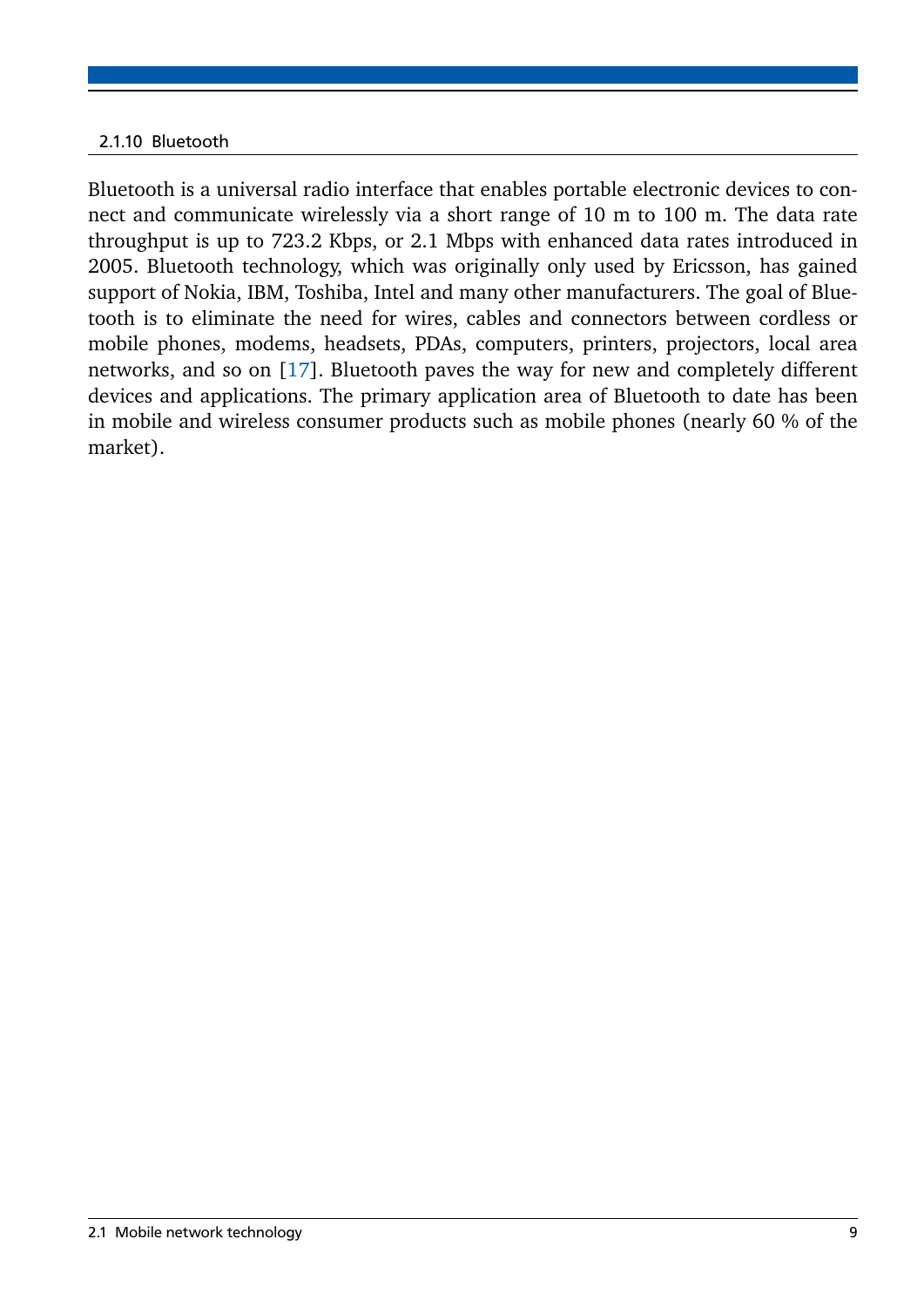# <span id="page-13-0"></span>2.2 Mobile messaging

Mobile messaging is defined as the capability to send and receive messages through mobile devices. This service has intensively been used in many mobile applications. Some of these applications use mobile messaging for informing users or as a way to interact with other users. SMS, EMS, MMS, I-mode and WAP are the most used mobile messaging services.

## <span id="page-13-1"></span>2.2.1 SMS

SMS (Short message service) or (silent messaging service) is a standard communication service in GSM. It allows exchange of short messages of up to 160 alphanumeric characters between mobile device users. SMS was originally a part of GSM standard but nobody used it until millions of young people discovered it as an instrument of remote conversation. In 2001 more than 20 billions of SMS messages were sent every month and this number has been growing rapidly [\[6\]](#page-36-10). SMS is not just used for sending logos, horoscopes and ringtones. It is also used for serious applications like market prices, email notifications or traffic information.

<span id="page-13-3"></span>

Figure 2.2: SMS architecture

<span id="page-13-2"></span>Figure [2.2](#page-13-3) shows the architecture of a SMS system. The SMSC [\[4\]](#page-36-3) (Short Message Service Center) receives a message and directs it to the appropriate mobile device. Before sending the message, the SMSC finds the roaming customer by consulting the HLR [\[4\]](#page-36-3) (Home location register). After receiving the request, the HLR responds to the SMSC with the status active or inactive [\[4\]](#page-36-3). If active it will direct its message directly to the mobile; otherwise it will hold on and attempt to deliver it when the user turns his mobile device on.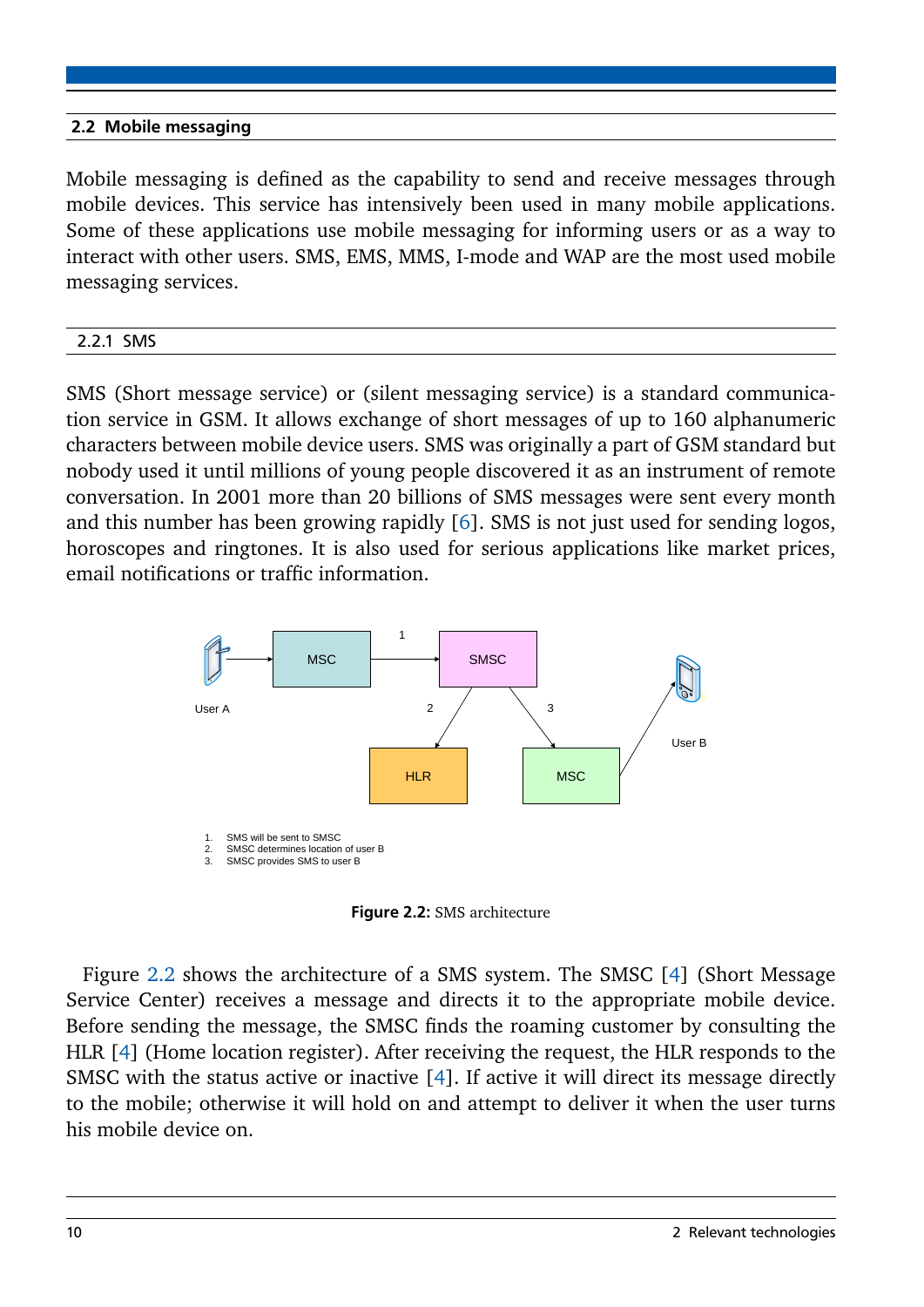# 2.2.2 MMS

Multimedia Messaging Service (MMS) is a store and forward messaging service that allows subscribers to exchange with their mobile devices multimedia messages like text, pictures, songs and videos or a combination of all four. It is an evolution of SMS. The structure of MMS is significantly different from SMS. MMS uses GPRS as carrier medium and the Internet Protocol (IP). Its constitution is comparable to an email. if you want to send or receive a MMS, you need a compatible phone that is running over a GPRS or 3GPP network. Figure [2.3](#page-14-1) shows an architecture of a MMS system. If the mobile phone is offline, the Multimedia Message will be stored and sent as soon as the phone is switched on [\[4\]](#page-36-3). MMS allows sending messages from mobile phone to email, and vice versa.

<span id="page-14-1"></span>

Figure 2.3: MMS architecture

# <span id="page-14-0"></span>2.2.3 WAP

WAP stands for Wireless application protocol. It was created in 1997 and developed by a group called WAP Forum founded by Ericsson, Phone.com, Nokia and Motorola. WAP is a standard that allows mobile devices, such as digital mobile phones, PDAs, pagers and other wireless devices to securely access and interact with Internet, intranet and extranet contents, applications and services [\[23\]](#page-37-3). This includes the ability to have email, push and pull information from the internet. The WAP protocol is based on existing internet standards such as HTML, XML, and TCP/IP, it is designed to operate over many wireless networks, such as GSM and UMTS. [\[6\]](#page-36-10) Most Internet technologies originally have been designed for desktops and larger computers. The advent of wireless mobile devices creates a new challenge for network designers and Internet Service Providers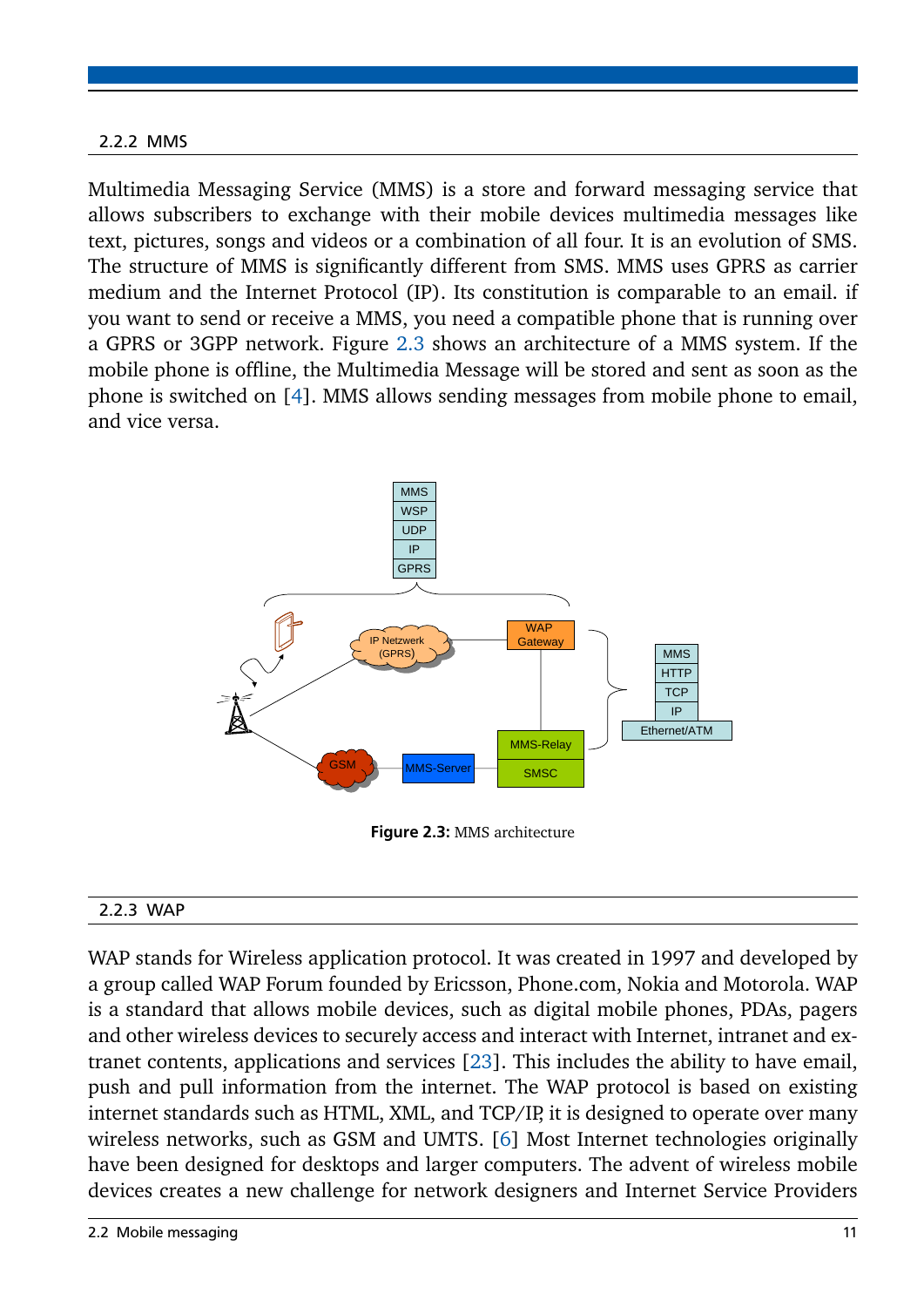(ISPs) due to the limited processing power and memory, restricted power supply, varying input and representation forms, and display sizes of these devices [\[24\]](#page-37-4). WAP is designed to provide applications that support data, voice and the internet over wireless communication networks from mobile end devices.

## WAP Push

WAP Push [\[23\]](#page-37-3) is defined in WAP 1.2, it is a push technology for WAP. A WAP Push message is an encoded message that displays a message (alert message) to the user, and gives them an option of connecting directly to a particular URL via the mobile phone's WAP browser.

<span id="page-15-1"></span>

Figure 2.4: WAP Push Framework

A WAP Push operation (see Figure [2.4\)](#page-15-1) is realized by allowing a Push Initiator (PI) to transmit push content and delivery instructions to a Push Proxy Gateway (PPG) [\[23\]](#page-37-3). The PPG delivers push content to the WAP client. The PI is an application that runs on an ordinary web server. It communicates with the PPG using the Push Access Protocol (PAP). The PPG uses the Push Over-The-Air (OTA) Protocol to deliver the push content to the client [\[6\]](#page-36-10).

# <span id="page-15-0"></span>2.2.4 I-mode

I-mode was created in 1999 by the Japanese network operator NTTDoCoMo  $^4$ . It is a mobile Internet access service, allowing users to easily access the Internet with only a cellular phone, removing the barriers previously felt by general consumers when connecting to the Internet. I-mode uses a packet-switched technology which does not need a connection every time, eliminating the need to log on or off. I-mode works just as well with GSM, GPRS, UMTS and PDC-P and uses the following protocols [\[6\]](#page-36-10): HTTP (between the gateway and the content server) and TCP/IP (between mobile device and gateway). I-mode users utilize a wide of services: e-mail, tickets, sports results, games and financial services. I-mode also allows exchanging mails and pictures. The number

http://www.nttdocomo.com/, last visited 16.12.09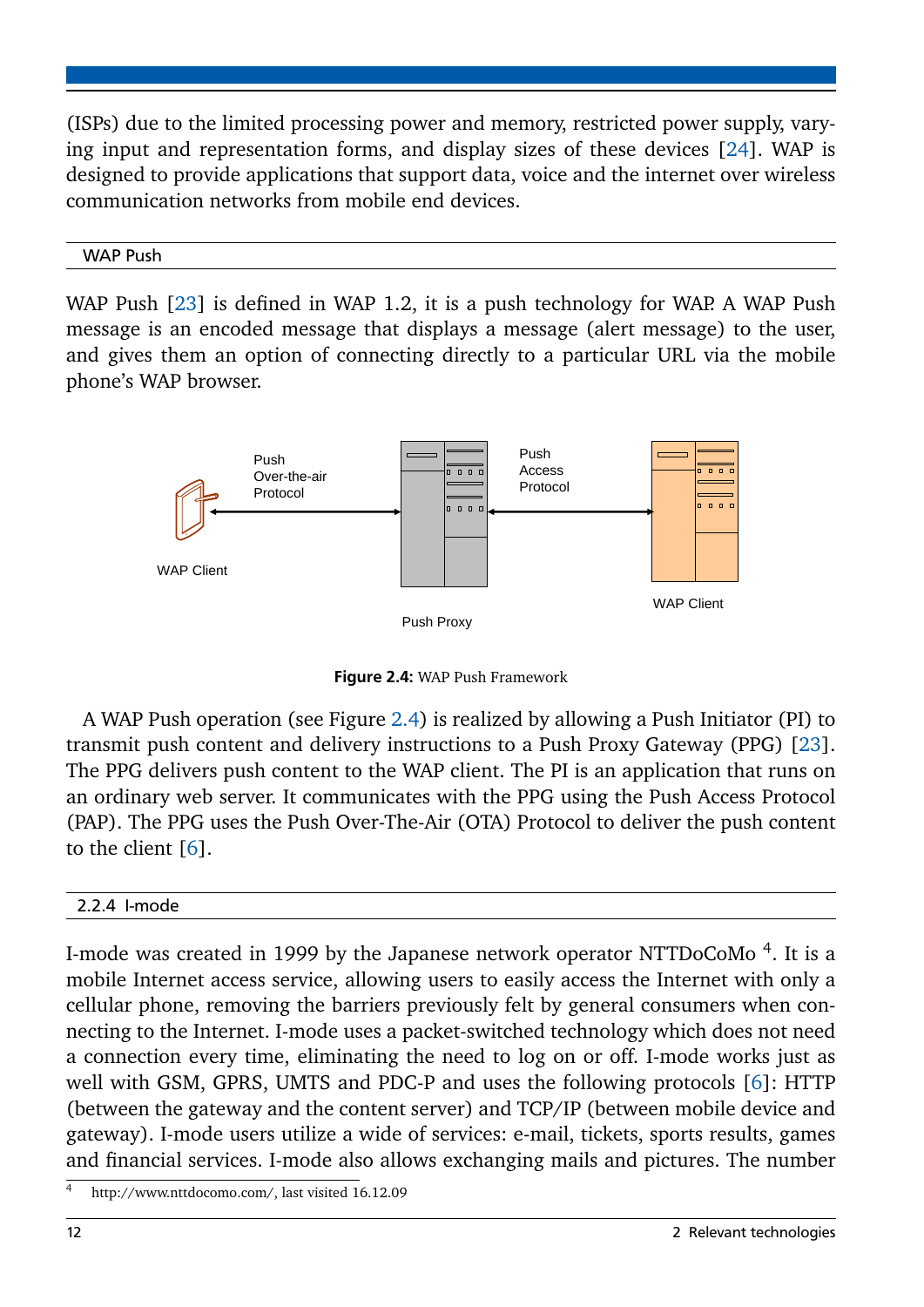of i-mode subscribers grews to more than 8 million at the end of June, 2000 and at the same time, the number of official i-mode web sites provided by information providers (IP) amounts to more than 500, and there are more than 15,000 unofficial sites today. E-Plus launched its i-mode service in Germany in 2002 but remained unsuccessful to date. The main reasons were the limited imaging capabilities, high prices and the previous ties to special I-mode phones.

# <span id="page-16-0"></span>2.3 Technology of content delivery

The common services for information delivery used by passenger information systems are based on the pull paradigm. Push and event-based services are still not used in this area.

# <span id="page-16-1"></span>2.3.1 Pull/Push modus

**Pull modus:** In a normal request/reply model, a client (mobile device) requests information from a server. This server responds by transmitting information to the client. This technology is used by commercial services like Jamba for sending ringtones to mobile phones.

In contrast to the Pull modus, there is also a **Push modus**, which is also based on the client/server model. The server transmits its content without explicit client's request. The figure 2.4 shows an overview on Pull and Push modus. The Push modus is server initiated. There are three ways to realise the Push initiator

- Push event based message: a message is sent to a user activated by an occurrence based application, e.g. Event notification in logistics using the advantage of RFID tags and wireless sensor network.
- Push scheduled message: a message is sent to a user activated by a time schedule based application, e.g. deadline notification
- Push personal profile: a message is sent to the user activated by an application based on profiles and preferences of the users, e.g. sales actions

# <span id="page-16-2"></span>2.3.2 Event-based systems

Nowadays, event-based systems are important in many domains like logistics, finance, traffic monitoring and supply chain management. They are used to inform users for unexpected occurence in a system. A common example is disaster notification in a catastrophe region (early-warning system). Research in event-based systems can be categorized into three broad areas:

• Event production: Event producers are generally wireless sensors nodes or RFID readers.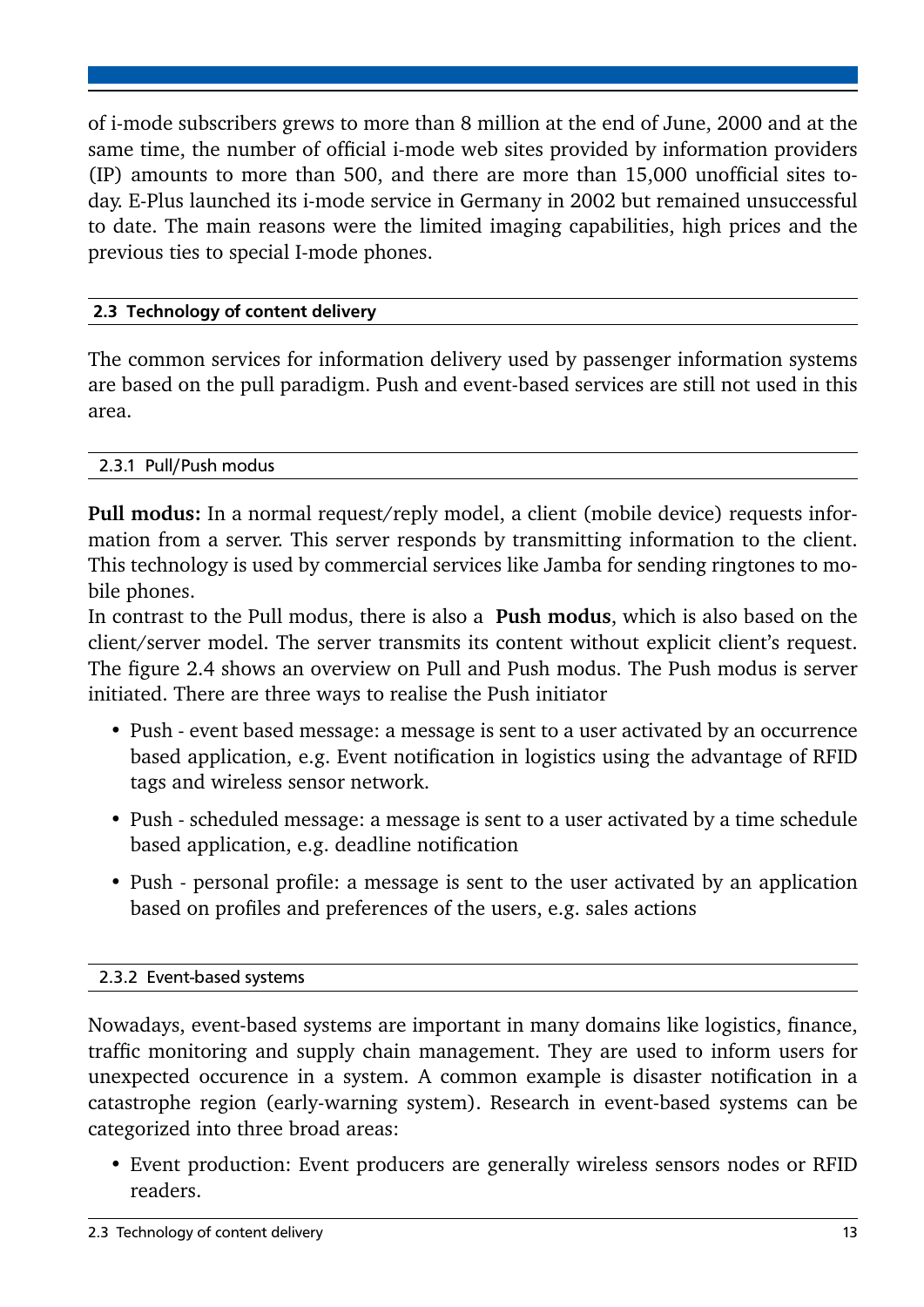

Figure 2.5: Comparison of pull vs. Push [\[23\]](#page-37-3)

- Event transportation: is a middleware used to connect the event producers and consumers; it is used to transport the event notification.
- Event consumption: Event consumers are complex event processing engines or business applications.

The event-based interaction model has characteristics inverse to the request/reply model [\[27\]](#page-37-5). The initiator of communication is a server called event producer. A client (event consumer) receives information from the event producer without any request. In an event-based system, components communicate by generating and receiving event notifications[\[27\]](#page-37-5).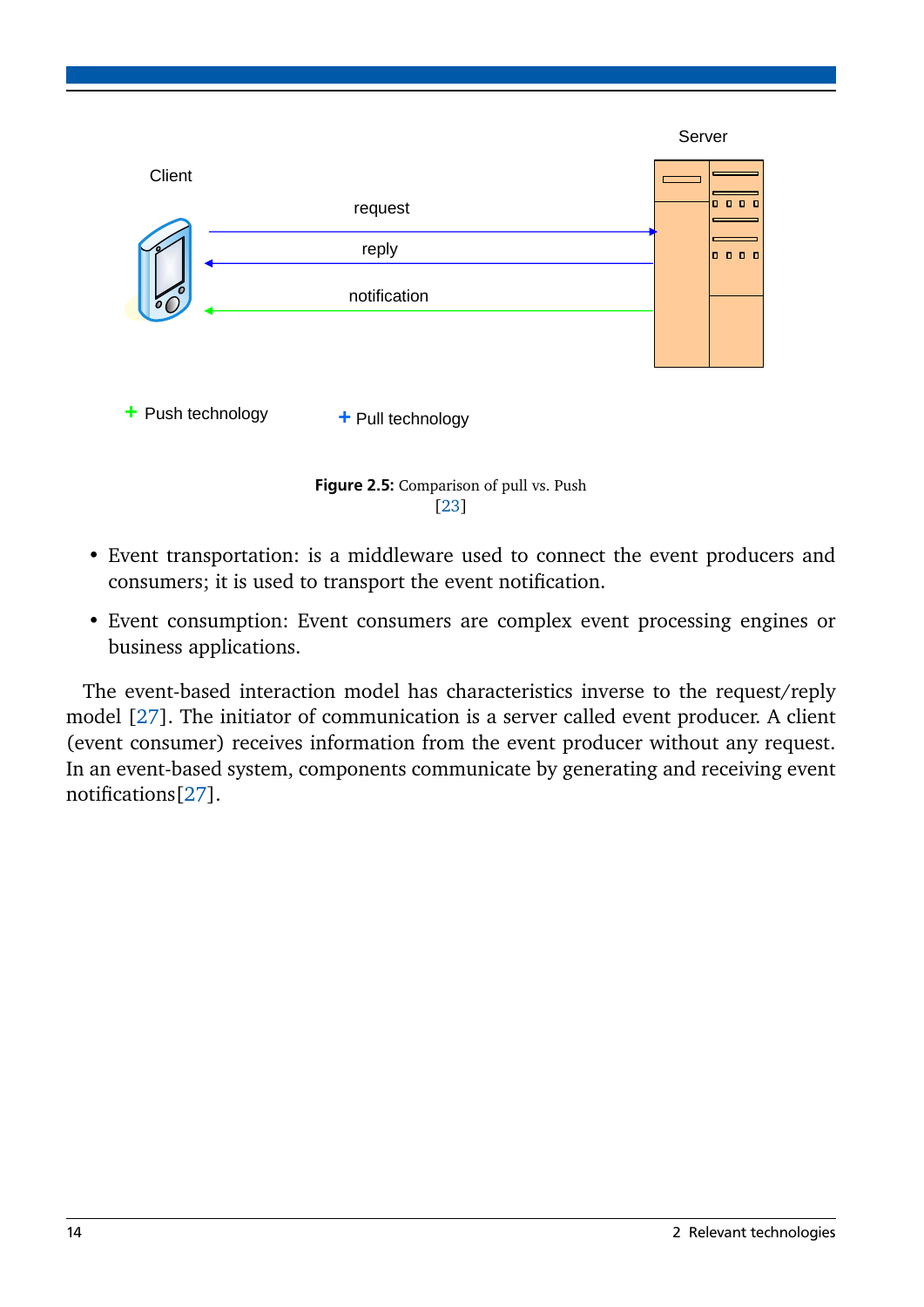

Figure 2.6: Interaction in event based system [\[27\]](#page-37-5)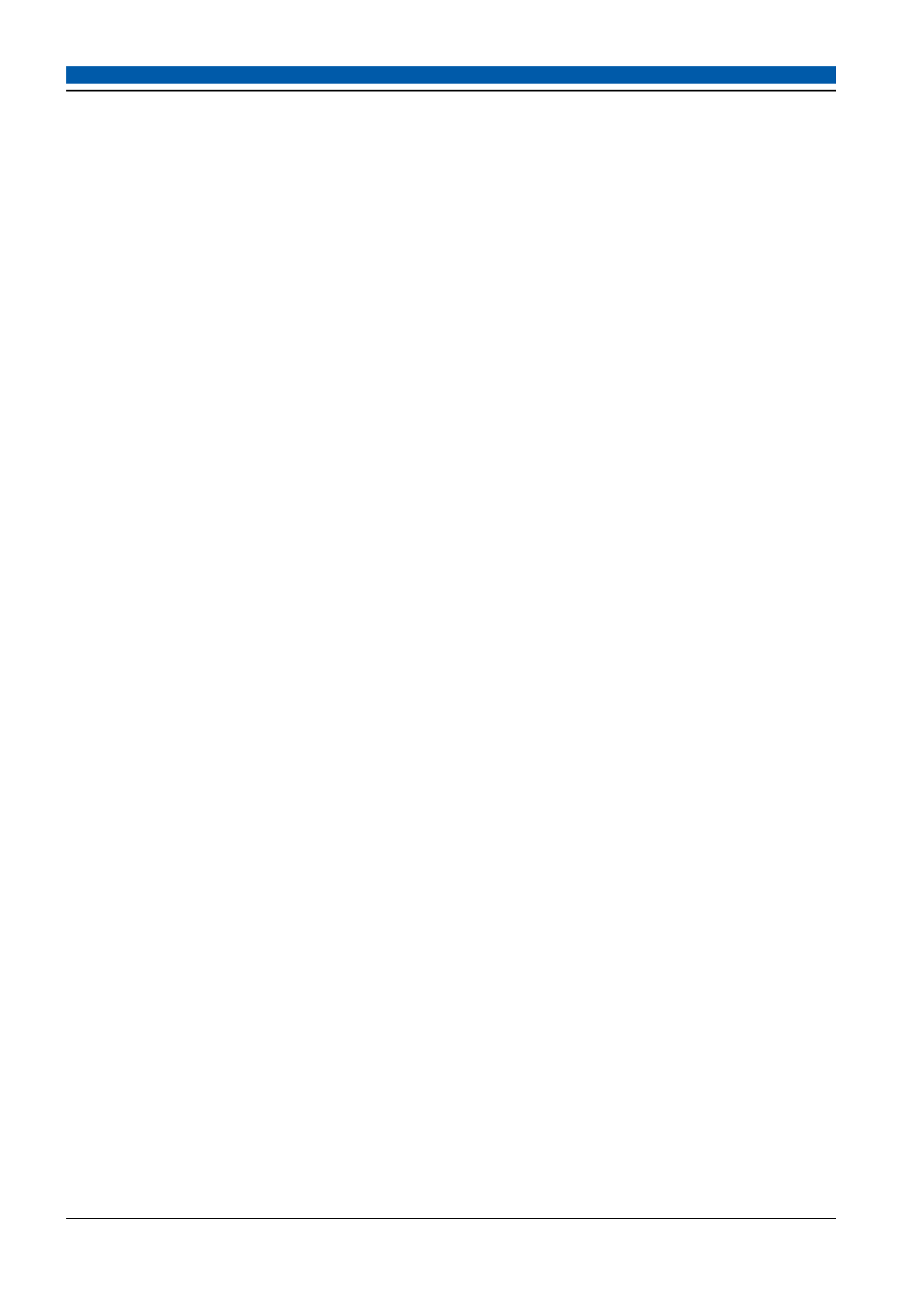# <span id="page-20-0"></span>3 Passenger Information Systems: PIS

The demand for quality of information in public transport is also increasing. The classic information media (print media: timetables, network map, etc) can not provide real time and personalized data and are not accessible for disabled persons. Passenger Information Systems (PIS) are electronic systems which provide necessary information to passengers at all times and in different situations in order to assist with their trip-making and route choice decisions. These systems are nowadays multilingual, multimodal, and accessible for severely handicapped people and can provide secured and personalized information. The information should be always up to date, serve the right address whilst the response time should be reasonable. PIS can be categorized by the type of channel, the technology of information delivery, the phase of travel (on-trip, pre-trip), the ergonomic aspect, as well as the type of information.

# <span id="page-20-1"></span>3.1 Categorization according to information channel

Public transport services provide information nowadays in different ways. The choice of information channel always depends on the location and the technical options of the passenger (eg. display screen). In the Infopolis project [\[22\]](#page-37-6) many system modes have been evaluated. These are:

• Print Media

These are printed documents in the form of books or flyers in which passengers can find static information for their trip. They are available in travel offices or at the train and since 2008 also on the Internet. The disadvantage is that information is often not up-to-date.

Example: OBB timetable from Linz to Salzburg [\[26\]](#page-37-7) (Austria)

• At-Stop Display

This system usually displays time (departure time, arrival time), vehicle (line number, direction) and geographical information (route layout). Some of these systems give information about service disruption. These systems are found at bus stop, train station and metro platforms. This service highly improves the conditions of the journey because it decreases the uncertainty and discomfort of waiting for the bus. In this context, it minimizes the waiting time through enabling some last minute shopping without fear to miss the bus.

Example: Infoplus-Brussels, Helsinski Metro Display (Finnland)

• On-Board Display

The first role of an on board display is to provide passengers with information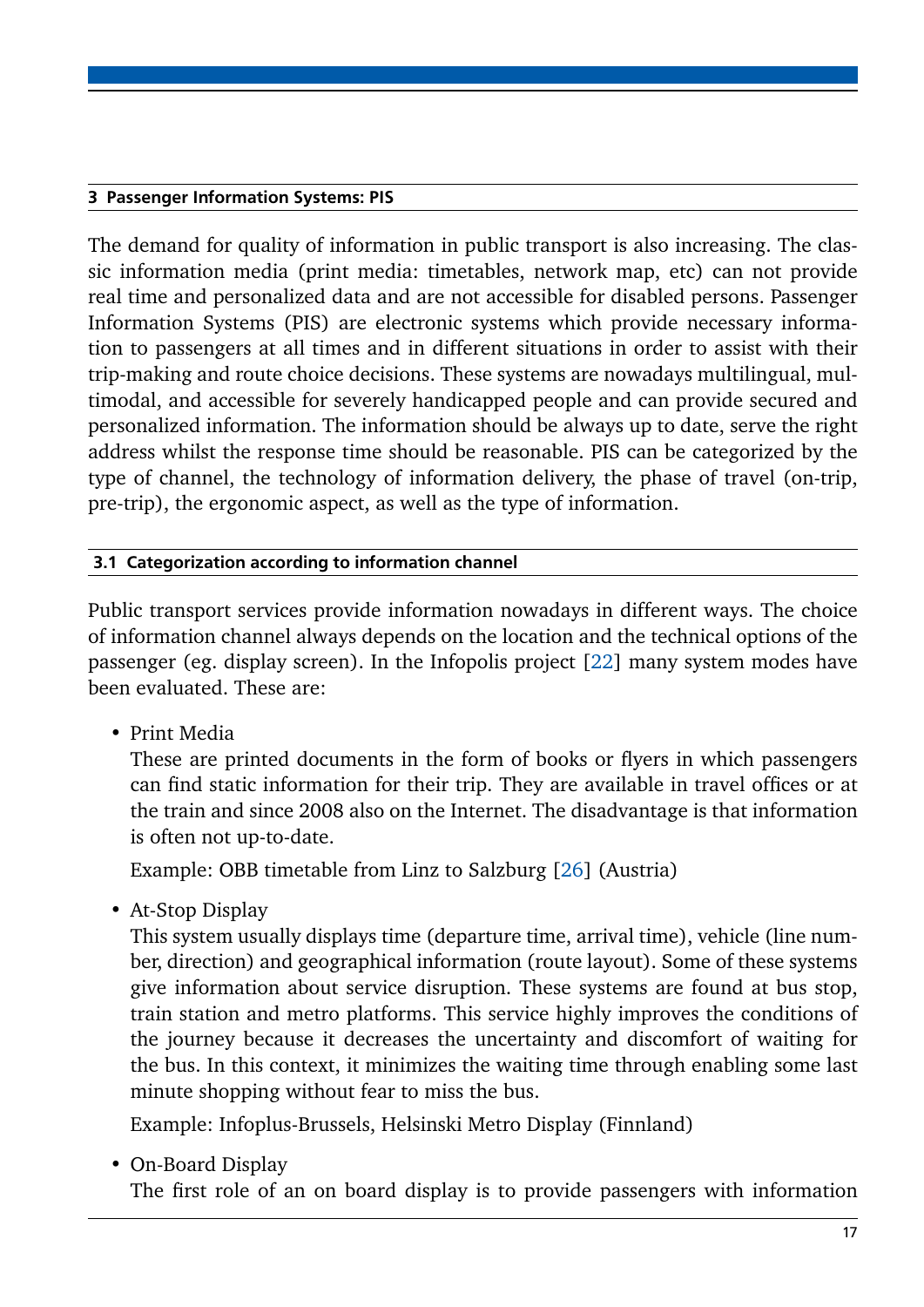while the train is moving. This information is for example the destination of the vehicle, the name of the next stop, connections information and service disruptions. On-board information will decrease for instance the stress to miss the right stop for those passengers who are not every-day users of that specific line.

• Home/Office Terminal

A small group of systems largely confined to France: MINITEL in France and in Germany IFA Kernel. This type of system can provide information like timetables, stop or station name and map of the route.

Examples: EFA-Trier, French Minitel-Nantes

• Public Interactive Terminal (PIT)

Theses are information systems that mainly provide information to travellers before their trip to enable them to make decisions about modes, route and departure time. Data communication between this terminal and control centres is based on telephone lines with modems or TCP-IP protocols. They are very often located near public transport stations.

Example: POLIS-Greece, DIGIPLAN-France

• Enquiry Office Terminal

It differs to the PIT because the users are information personnel of transport companies. The intention is to help personnel to answer passenger questions. This system is flexible and answers have to be quick and compact. Data communication between this terminal and control centre is based on telephone lines or frame relay protocol TCP-IP. They are very often located near public transport stations. Example: Mobil2000-Heidelberg, EFA-Heilbronn

• Web Sites

Passenger information over web sites is a very rapidly growing group of systems. Web applications are quickly developing because they give the possibility to link to other systems. The sites are often multilingual when English is not the national language.

Examples: Thalys-Italy <sup>4</sup>, DB (Deutsche Bahn)-Germany <sup>5</sup>, BVG-Berlin <sup>6</sup>, RMV-Rhein Main Area  $^7$ , Virgin train-United Kingdom  $^8$ 

• Handheld Terminal

Handheld terminals (PDA, mobile phone, portable computer, smart phone) offer a significant possibility of providing useful PT information to travellers and allow them to have access to location information. This area is developing very fast for example with WAP based communication, the Touch and Travel service using the

<sup>&</sup>lt;sup>4</sup> http://www.thalys.com/, last visited 05.01.10<br> $\frac{5}{2}$  http://www.thalys.com/, last visited 05.01.10

 $\frac{5}{6}$  http://www.db.de/, last visited 05.01.10

 $^{6}$  http://www.bvg.de/, last visited 05.01.10

 $\frac{7}{8}$  http://www.rmv.de/, last visited 05.01.10

http://www.virgintrains.co.uk/, last visited 05.01.10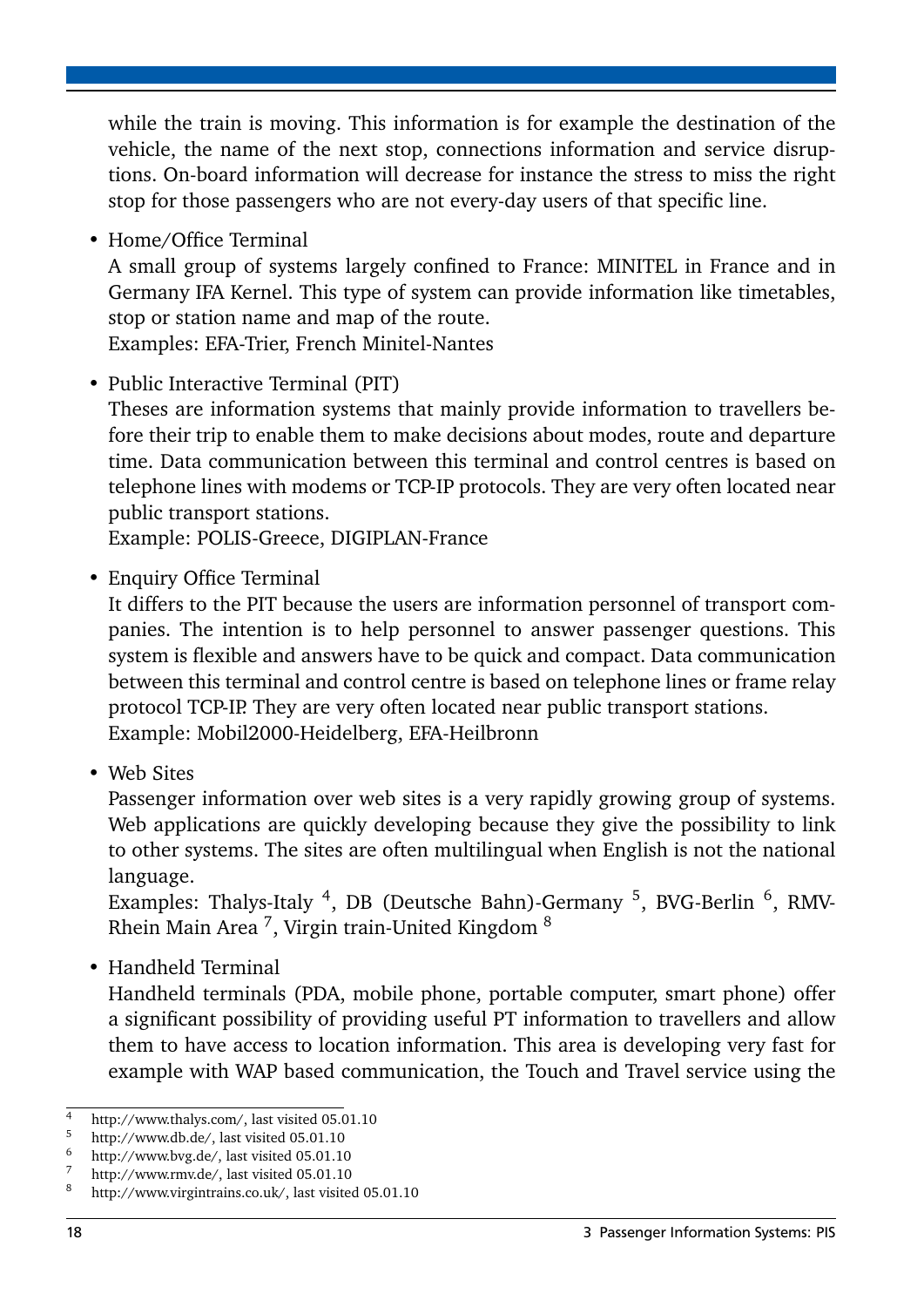NFC technology and mobile phone applications. Mobile phone applications are nowadays the cheapest way to provide passenger information during the trip. It consists of an application stored on the mobile end device and provides the latest travel information. The most known applications are DB Navigator<sup>9</sup>. for iPhone and DB Railnavigator  $10$ . for Android.

Figure [3.1](#page-22-1) shows in which time each of the described information channels above is available.

<span id="page-22-1"></span>

Figure 3.1: Classification of Passenger information systems according to time-context

# <span id="page-22-0"></span>3.2 Temporal categorization of PIS

Passenger information are categorized by three temporal categories [\[25\]](#page-37-8):

- Before the trip: e.g. itineraries, timetables, tickets and transport mode
- During the trip: e.g. waiting time, disturbances on the network and itineraries after disturbance
- After the trip: e.g. information about city, cultural or commercial activities.

Figure [3.2](#page-23-2) shows a classification of passenger information. It is available on each step of a travel.

 $\frac{9}{10}$  http://www.bahn.de/p/view/buchung/mobil/iphone.shtml, last visited 05.01.10<br> $\frac{10}{10}$  http://www.bahn.de/p/view/buchung/mobil/railnayigator.shtml\_last visited 05.

<sup>10</sup> http://www.bahn.de/p/view/buchung/mobil/railnavigator.shtml, last visited 05.01.10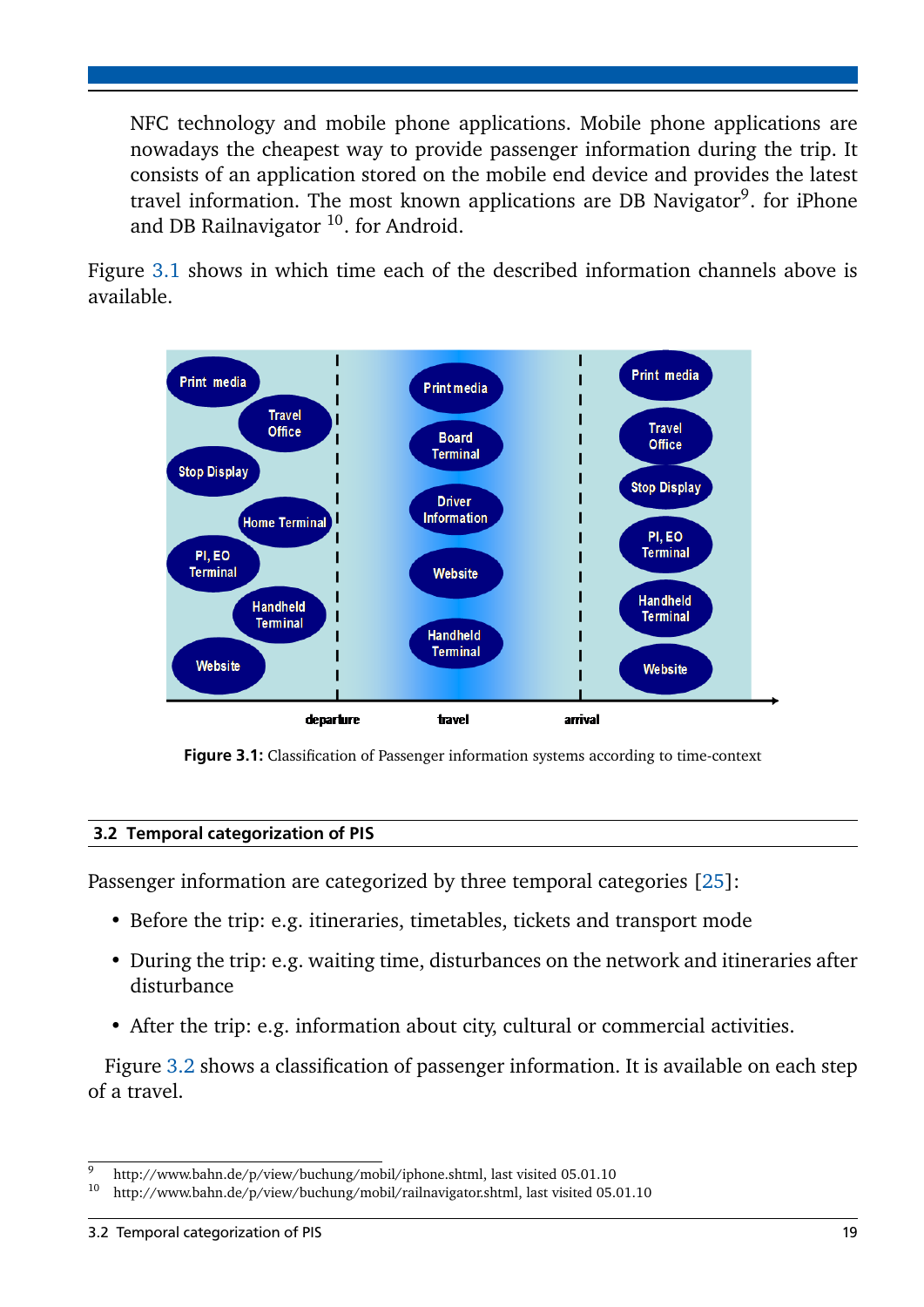<span id="page-23-2"></span>



# <span id="page-23-0"></span>3.3 Categorisation according to technology of content delivery

This chapter focuses on mobile passenger information systems. The main feature of these systems is the possibility to receive personalized information everywhere during a trip. The development of the mobile telephone industry has permitted new possibilities for receiving information. The conventional method is the use of a vocal channel. This channel is expensive and due to the velocity of the vehicle not always available. Another method are short text messages (SMS, MMS) or an Internet service (WAP or i-mode). SMS is the most common technology because it is cheaper compared to the other options. MMS is sometimes used for ticketing.

# <span id="page-23-1"></span>3.3.1 Passenger Information System via mobile device

Mobile phone application is a service available on mobile device. It can be used in public transport to provide passengers with information on the trip. With such systems, it is possible to serve the user individually according to his needs. HaCon  $11$ , is a software company that provides IT solutions for public transport. It develops leading traveller information systems used in 16 countries and supports numerous platforms and entry channels, whether mobile, stationary or for the PC at home, both online and offline. In this section, information channels used by mobile devices are described.

# SMS Services

With this service passengers can use SMS features of mobile networks to get travel information on their mobile phone. It is a cheaper alternative to WAP. Passengers need

<sup>11</sup> http://www.hacon.de/last visited 05.07.10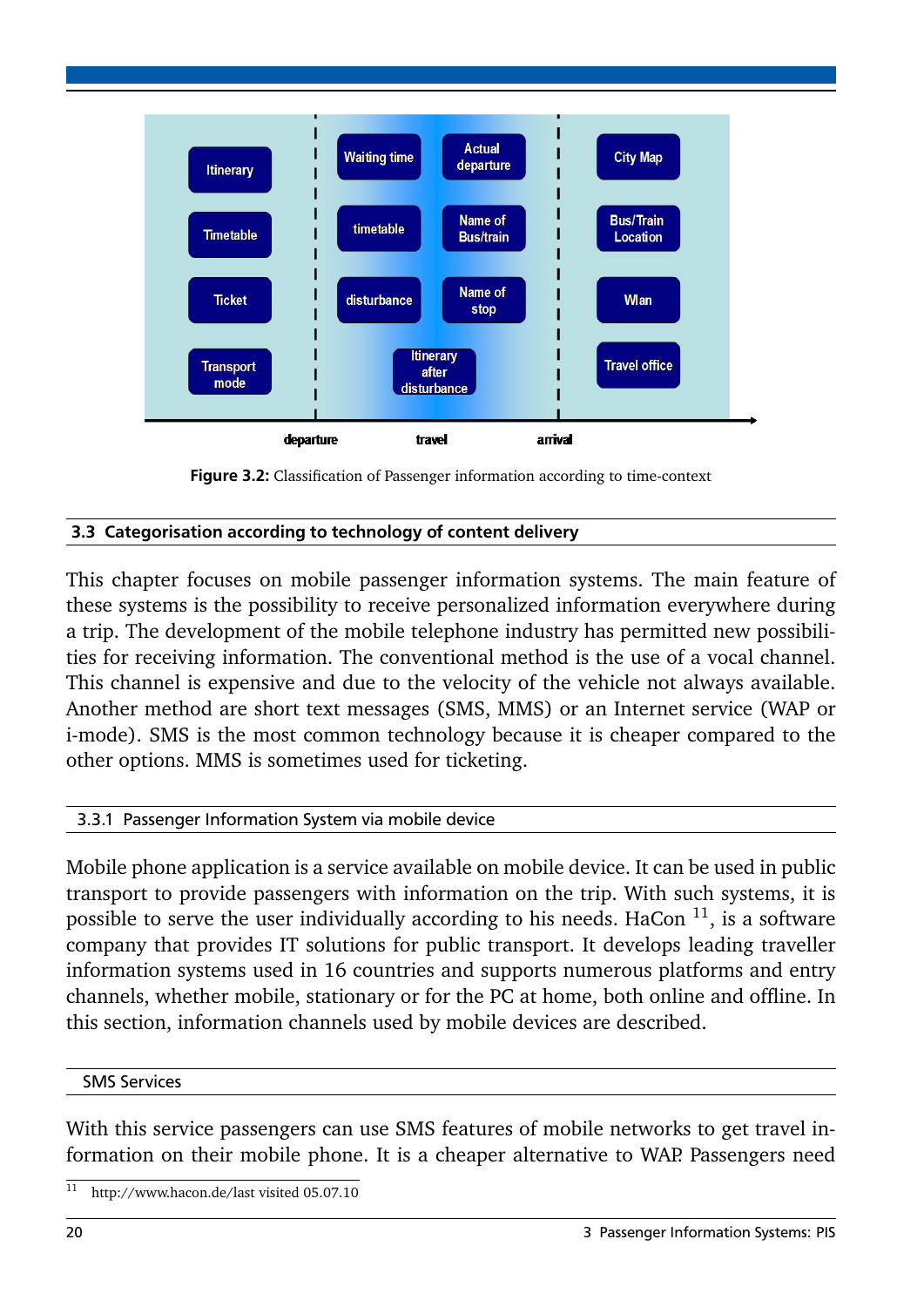to send a request message including address and or departure time to a SMS service number of the PT company. The SMS service number is available on the Internet or at the stop station. After a short time, the passenger will receive a return message from the system with the list of busses and their arrival times to the queried bus stop and line number. Some companies offering SMS services are: HVV (Hamburger Verkehrsverbund) <sup>12</sup>, GVH (Grossraum-Verkehr Hannover) <sup>13</sup>, VGN (Verkehrsverbund Grossraum Nuernberg) <sup>14</sup>, VVS (Verkehrs- und Tarifverbund Stuttgart) <sup>15</sup>.

# WAP Services

This is another kind of online passenger information on mobile phone or other mobile phone device. The goal is to develop a comprehensive solution, to provide passengers with information at any place. The information are sent via a WAP gateway to the mobile phone. The requirement to use WAP Push services is to have a WAP enabled mobile device. Some companies offering WAP services are: WAP Service Deutsche Bahn<sup>16</sup>, WAP Service Norway<sup>17</sup>, WAP Service Austria<sup>18</sup>.

**MMS** 

In public transport MMS is used for ticketing [\[31\]](#page-38-0). DB provides this service to its passengers. Until 10 minutes before train departure it is possible to book a train ticket via mobile phone. All that is needed a connection to "mobile.bahn.de" and select the desired destination of travel to book it. A few minutes later an MMS is being sent directly to the respective mobile phone. This service costs only the same like a normal MMS in mobile networks. Many cities in Germany and in Europe already provide this service. It is also very common in air traffic for ticketing and check-in.

DB Railnavigator<sup>19</sup>, DB navigator<sup>20</sup>

These are Java applications for mobile phones, which allow storing schedules, maps and station plans. After the start, you have the option of setting up routes by entering start and destination station. Especially if you drive routes regularly, this is very comfortable. But there is also the possibility to obtain a complete departure table station. In some devices, it is also possible to store a desired component directly in the calendar.

<sup>&</sup>lt;sup>12</sup> http://www.hvv.de/fahrplaene-strecken/fahrplaene-mobil/#seperator\_2, last visited 05.01.10<br><sup>13</sup> http://www.grb.de/mobile\_fahrplaneuckunft\_html\_last visited 05.01.10

<sup>&</sup>lt;sup>13</sup> http://www.gvh.de/mobile\_fahrplanauskunft.html, last visited 05.01.10<br><sup>14</sup> http://www.gvh.de/mobile\_dianste/sme\_auskunft/\_last visited 05.01.10

http://www.vgn.de/mobile\_dienste/sms-auskunft/, last visited 05.01.10

<sup>&</sup>lt;sup>15</sup> http://www.vvs.de/fahrp\_mobil\_sms.php, last visited 05.01.10

http://www.wap.bahn.de/, last visited 06.01.10

<sup>&</sup>lt;sup>17</sup> http://www.wap.web2051.no/, last visited 06.01.10<br><sup>18</sup> http://www.wap.web2051.no/, last visited 06.01.10

<sup>&</sup>lt;sup>18</sup> http://www.wap.linzag.at/, last visited 06.01.10<sup>20</sup> http://www.bahn.de/p/view/buchung/mobil/inl

<sup>20</sup> http://www.bahn.de/p/view/buchung/mobil/iphone.shtml, last visited 06.07.10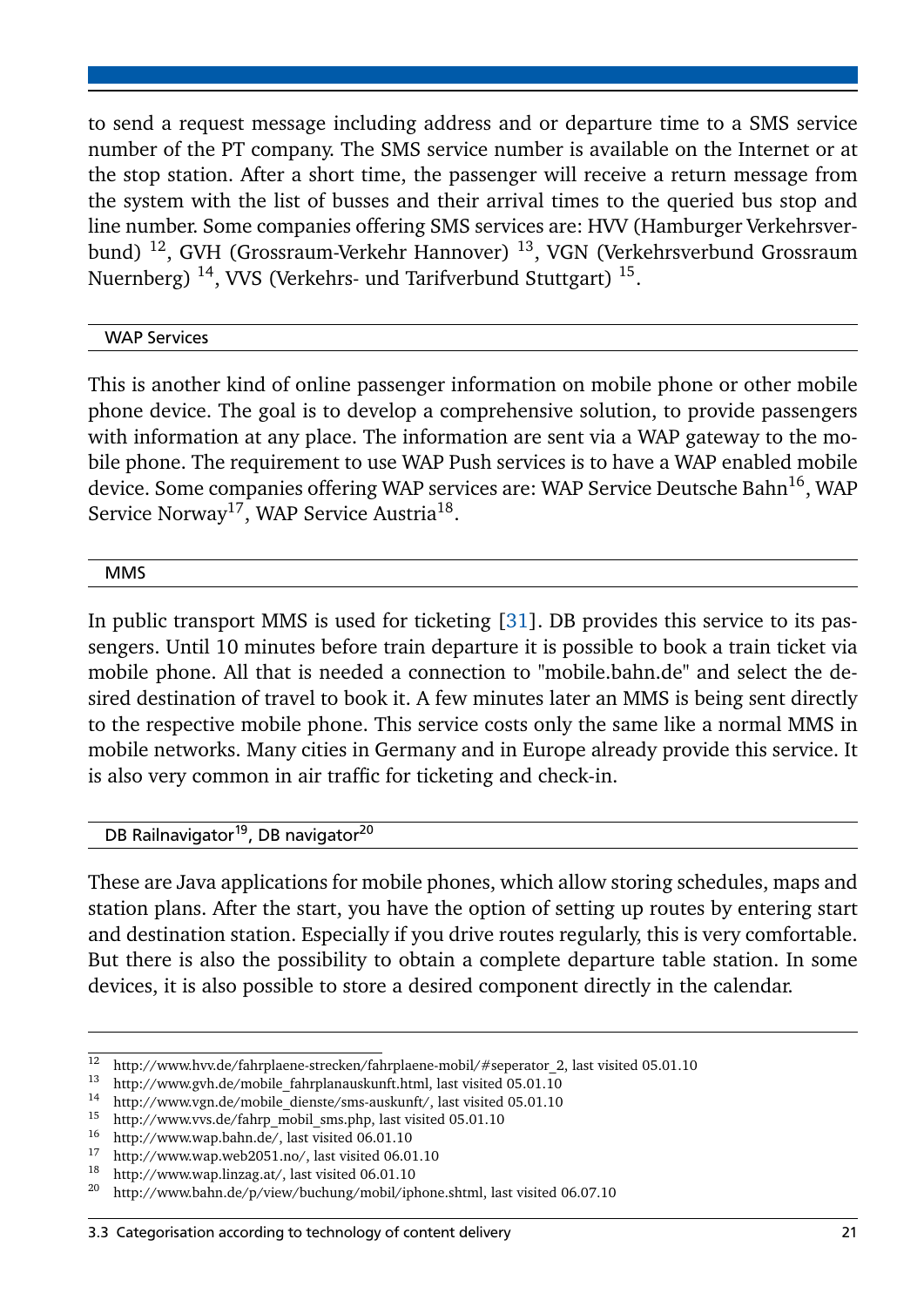Service for PDA<sup>21</sup>,

The Personal Roadmap organizer with Palm OS (all versions since 2.0.) offers convenient access to all connections of a timetable period between two stations or bus stops. The roadmap may, after it was once stored, be used multiple times and is therefore ideal for commuters. You can calculate your personal timetable on the Internet and sent it as a PDF file to your e-mail account.

# <span id="page-25-0"></span>3.3.2 Passenger information system using Push modus or event based systems

Passenger information systems using push or event-based technologies allow a transfer of information without any request when an occurence is present. This paradigm is already used for public transport companies by actualising information on on-boardterminals and station terminals. The trend is now to introduce this communication paradigm to passengers using mobile devices. Push and event based services are still rarely used, many research topics are made on this area. An example of a public transport company already offering this service is City-Traffic Bonn which provides multimodal mobility information. It offers pre-trip and on-trip information via SMS, WWW and WAP [\[28\]](#page-37-9).

# <span id="page-25-1"></span>3.4 Quality of mobile passenger information systems

According to the standard ISO 9000:2005, quality means the degree to which a set of inherent characteristics fulfils its requirements. The quality indicates to what extent a product satisfies the existing requirements. In this section we will define some parameters that can be used later to define the quality of software and information in passenger information systems.

#### <span id="page-25-2"></span>3.4.1 Software quality

ISO 9126 <sup>22</sup> is an international standard for the evaluation of software. The standard is divided into four parts namely: quality model, external and internal metrics, and quality metrics. ISO/IEC 9126-1 describes the quality model and its characteristics. The parameters of quality model can be applied by passenger information systems.

• Efficiency: defines relationship between the level of performance of the software and the amount of resources used. Its attributes are: Time behaviour (How quickly does the system respond?) and resource utilisation (Does the system utilise resources efficiently?).

<sup>&</sup>lt;sup>21</sup> http://www.rmv.de/coremedia/generator/RMV/Fahrplaene/RMV2go, last visited 06.07.10

http://www.sqa.net/iso9126.html, last visited 06.01.10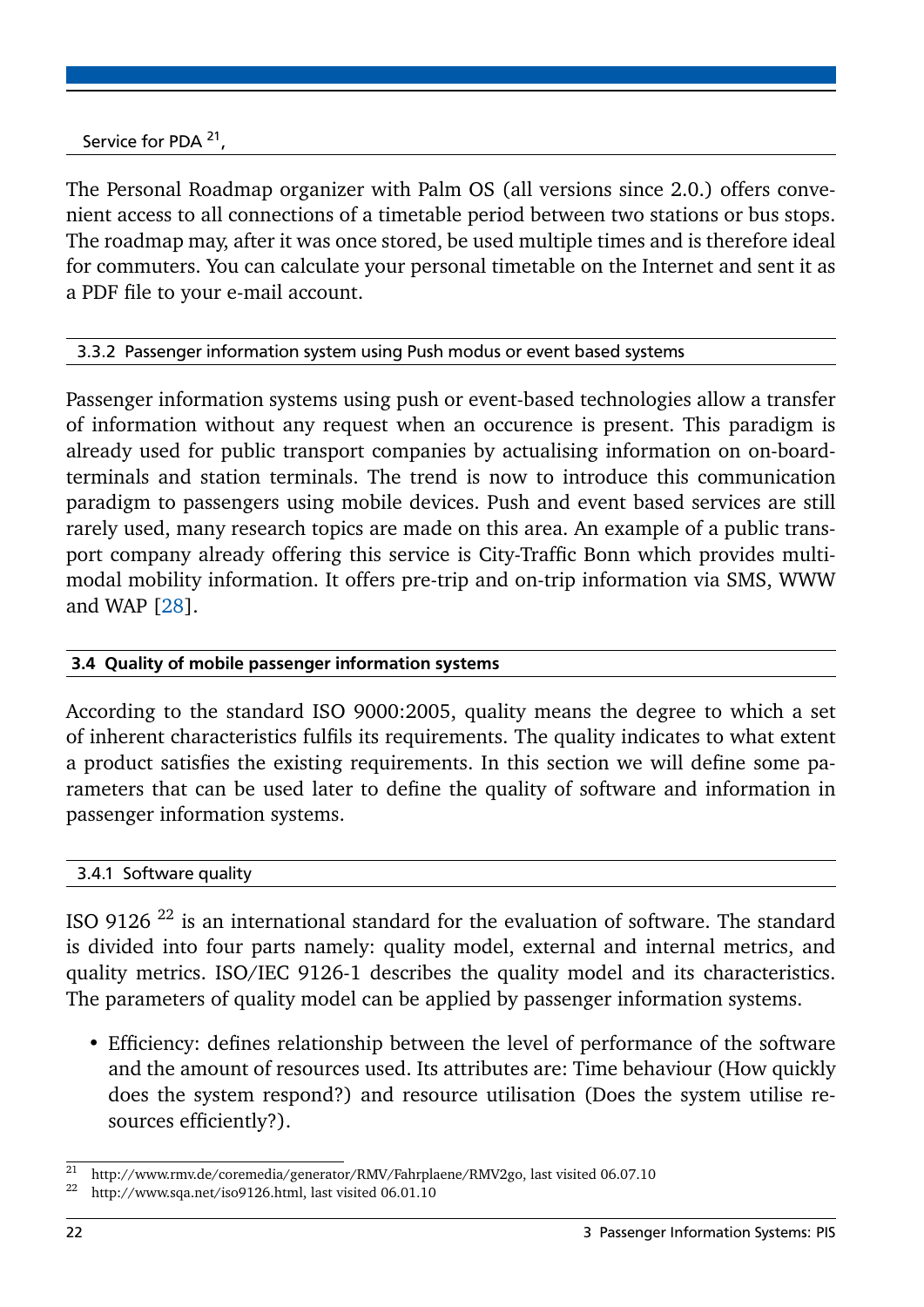- Functionality: adresses a set of attributes that defines if a software (in this case PIS) satisfies its requirements. The attributes of functionality are: suitability (Can the software perform the tasks required?), accuracy (Is the result as expected?), interoperability (Can the system interact with another system?) and security (Does the software prevent unauthorised access?)
- Maintainability: is defined as the probability of performing a successful repair action within a given time. In other words the maintanability measures the ease and speed with which a system can be restored to operational status after a failure occurs[\[21\]](#page-37-10). Its attributes are: analysability (Can errors be easily identified?), changeability (Can the software be easily modified?), stability (Does the software continue functioning if changes are made?) and testability (Can the software be tested easily?).
- Portability: This characteristic refers to how well the software can be applied to another environment. The subcharacteristics of this parameter are: adaptability (Can the software be moved to other environments?), instability (Can the software be installed easily?), conformance (Does the software comply with portability standards?) and replaceability (Can the software easily replace other software?).
- Reliability: is an attribute of any computer-related system that defines if a system is functioning at a given time t. It defines the capability of the system to maintain its service provision under defined conditions for a defined period of time. One aspect of this characteristic is fault tolerance. It is the ability of a system to withstand component failure <sup>46</sup>.
- Usability: defines the effort needed for using a system. Usability testing is a method by which users are asked to achieve tasks in order to measure the product's easeof-use, task time, and the user's perception of the experience. Its attributes are: comprehensibility (Does the user comprehend how to use the system easily?, learnability (Can the user learn to use the system easily?<sup>46</sup>), operability (Can the user use the system without much effort?) and attractiveness (Does the interface look good?). This test is often used in relation to software applications (PIS) and Web sites.

# <span id="page-26-0"></span>3.4.2 Information quality

Information quality defines how reliable the information is and how it can be used as a basis for decision process. There is a large number of quality criteria. These criteria depend on the context and the importance of their use. The IQ-community (Information Quality) considers the quality of information in accordance with R. Wang [\[19\]](#page-37-11). Wang defines the quality of information in four categories, these are:

<sup>46</sup> http://http://www.itzdata.com/programs/paper.pdf, last visited 04.07.10

<sup>46</sup> http://www.ascilite.org.au/conferences/perth04/procs/chua.html, last visited 04.07.10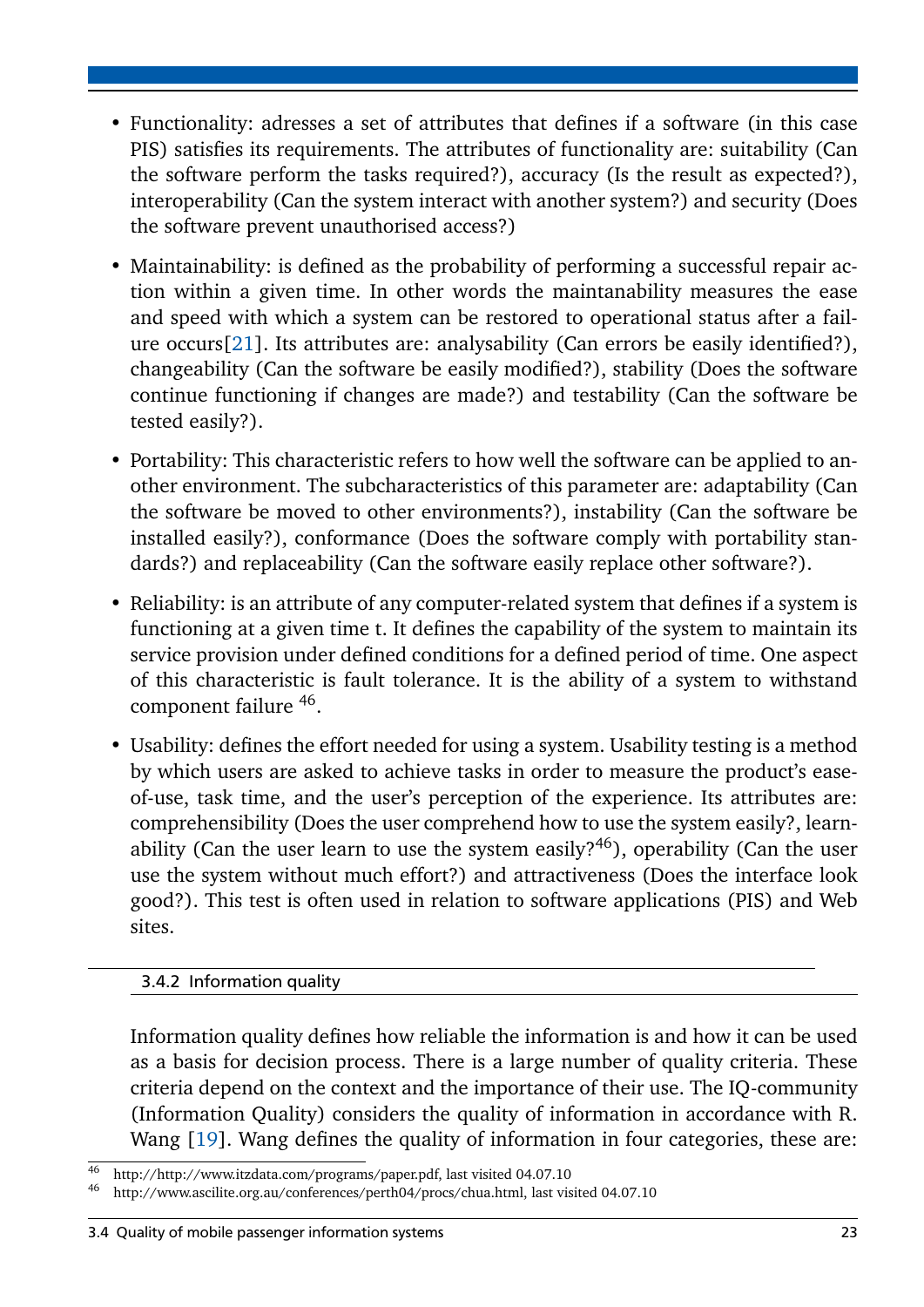representational, accessibility, contextual and intrinsic of information quality. In this section we define some criteria of information quality that can be applied for information provided from passenger information systems.

- **–** Accuracy: has been defined as the extent to which data is correct and reliable [\[19\]](#page-37-11). Accuracy is most important in passenger information. False information have enormous consequences for the passengers' decision making as well as customer satisfaction with PT companies.
- **–** Completeness: is defined as the extent to which data is not missing and is of sufficient breadth and depth for the task at the hand[\[19\]](#page-37-11). Completeness is also very important for passenger information because provided information are needed to make a profound decision regarding the travel.
- **–** Actuality or timeliness: Information are actual when they depict the actual property of the described object promptly. Actuality is closely related to accuracy and completeness. Actual information are neccessary in public transport [\[18\]](#page-37-12). They allow the passenger to continuously update the data on his journey in order to avoid taking wrong decisions based on passed data.
- **–** Relevance: Information are relevant when they provide necessary information to users[\[18\]](#page-37-12). It defines key data which has the highest value for the user, in this case the passenger. Relevance of information is very important for the decision process during a trip. It has a direct influence on price, travel time and convenience of the passenger during his stay in public transport.
- **–** Unterstandability: Information is understandable when they can be immediately understood by users and can be used for their own purposes[\[18\]](#page-37-12). If a passenger in public transport gets an incomprehensible information, he needs at first time to decode the information. This can take a lot of time and of course cause that the passenger is angry and unsatisfied. For these reasons, it is important in the public transportation to get easy to unterstand information.

# <span id="page-27-0"></span>3.4.3 Other quality criteria

Some other features that are not defined in the standard for software and information quality are also used to characterise systems. We defined some of these parameters in the following section.

• Personalization: is a process of tailoring information to individual users' characteristics or preferences. Personalization is a means of meeting the customer's needs more effectively and efficiently, making interactions faster and easier and, consequently, increasing customer satisfaction and the likelihood of repeat visits  $40$ . Many portal sites of transport companies, such as RMV (meinRMV) allow site visitors to personalize their services with selected preferences.

<sup>40</sup> http://aiimcommunities.org/wiki/Index\_p,last visited 06.07.10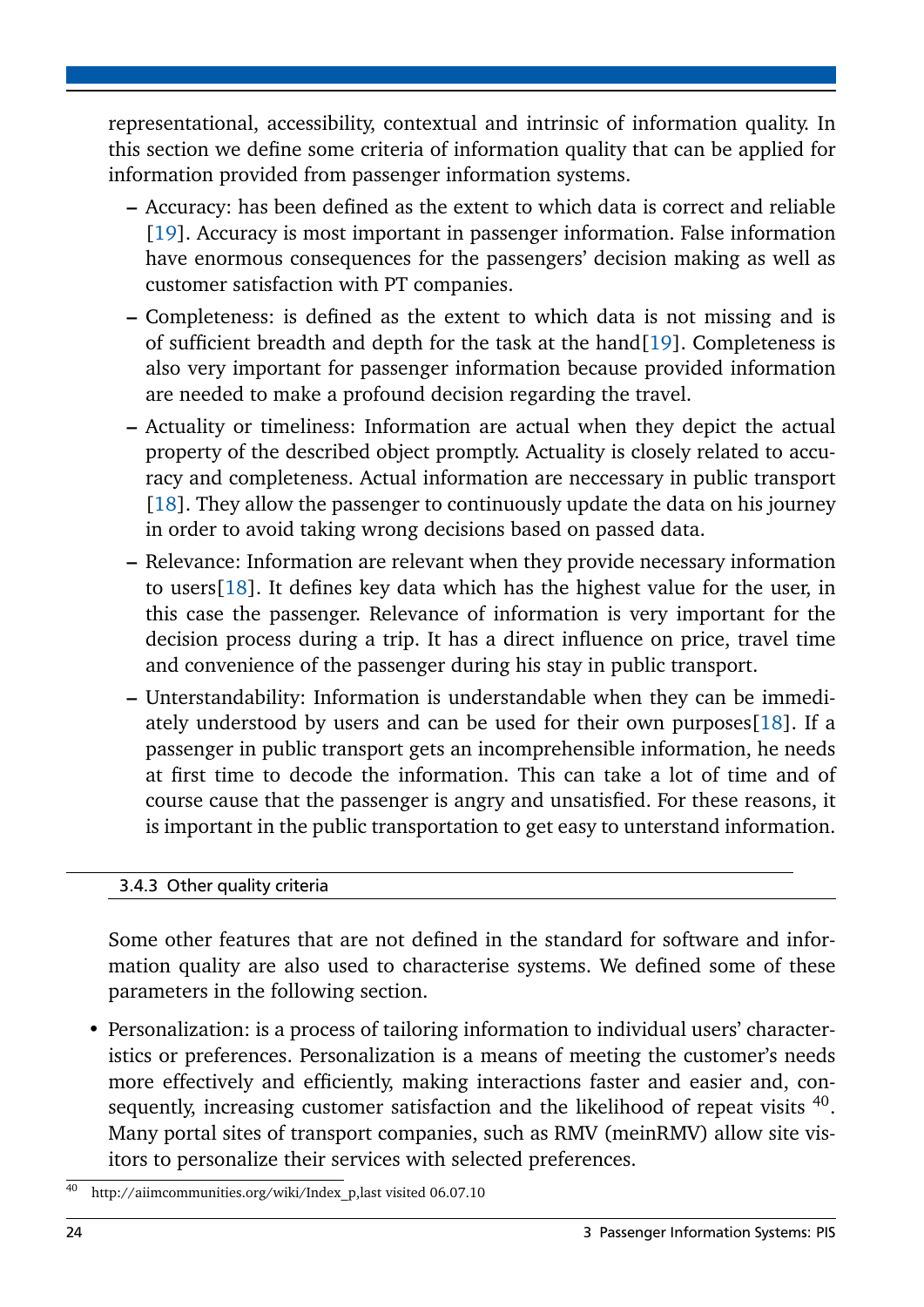- Fault tolerance: is the property that enables a system to continue operating properly in the event of failure of some of its components. This means in computer system that, in the event that a component fails, a backup component or procedure can immediately take its place with no loss of service.
- Information delay: Information delay is the time difference between the expected time information and the incoming time information. A large information delay contributes to a deterioration in the efficiency of a system. Information delay may cause the information is worthless. A relevant reason for information delay is the problem of filtering the relevant data.
- Availability: Barlow and al. [\[20\]](#page-37-13) defines availability as the probability that the system is operating at a specified time t. Passenger information systems must be always available because an unexpected event can occur at any time and passengers need to be well informed in realtime.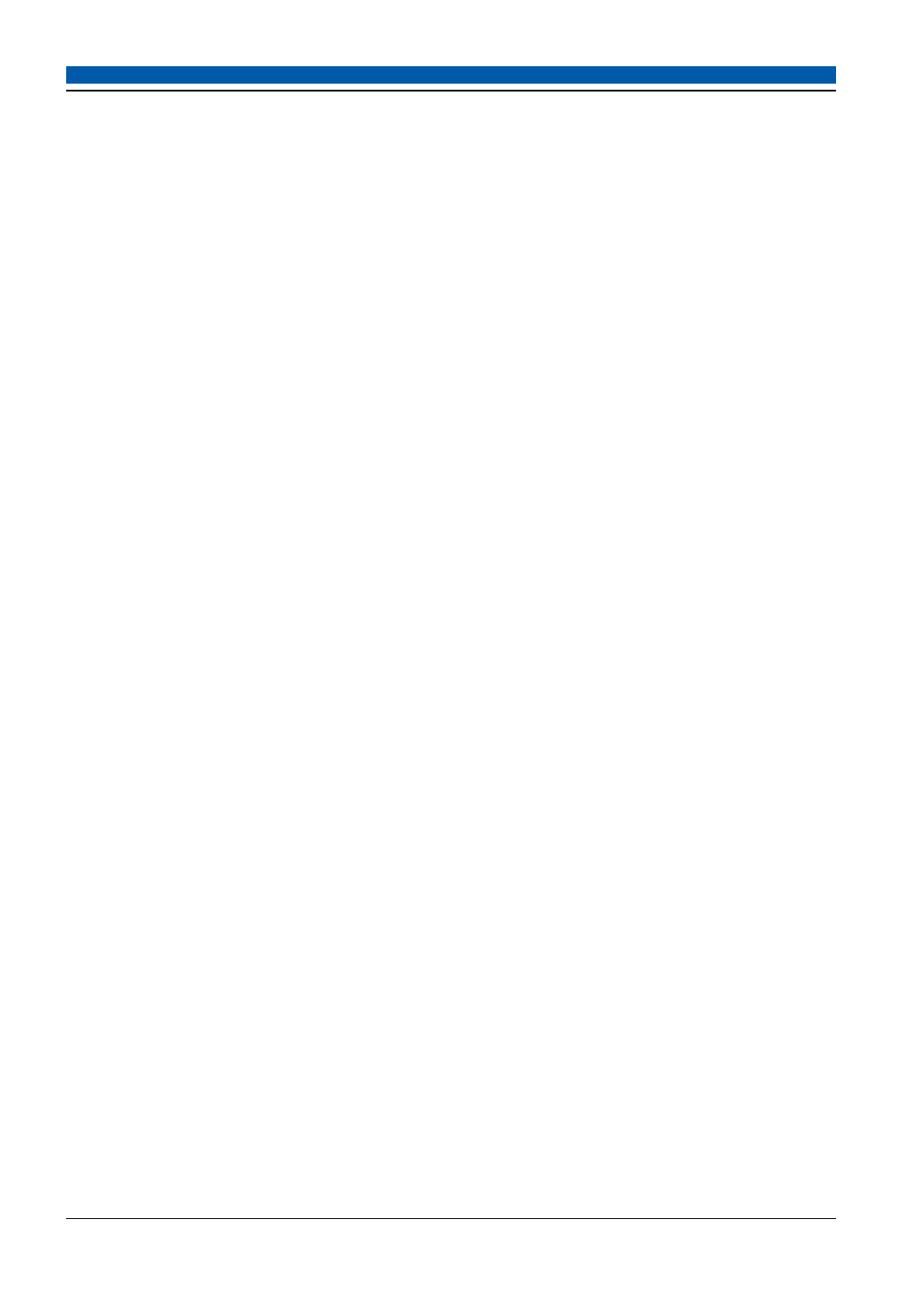## <span id="page-30-0"></span>4 Related research projects

• DELFI

Durchgängige Elektronische FahrplanInformation [\[16\]](#page-37-14) is a project initiated by the German Federal Ministry of Transport. The main objective is to provide a central information system for passenger information in Germany. This information is available via website request and also via mobile devices.

• EU-Spirit  $^{23}$ 

It is a cross-border and Internet-based travel information service for customers of public transport available via website and mobile device  $41$ . It is an extension of the DELFI project but has a European scope. The main objective of this project is providing door-to-door travel information for customers, calculating itinerary between stops, addresses or points of interest in different European regions. The information service includes PT information and additional services like map service and fare and tourist information. The information of the EU-Spirit is for free and is provided via the customer's local information system in his mother tongue <sup>42</sup>. Following regions offer the EU-Spirit service: Denmark <sup>24</sup>, Luxemburg <sup>25</sup> and Sweden <sup>26</sup>, Germany-Berlin Brandenburg <sup>27</sup>.

• BAIM  $^{28}$ 

Barrierefreie ÖV-Information für mobilitätseingeschränkte Personen is a research project with the objective to support active participation of self-limited mobility people (disabled and elderly) on public transportation. This will be achieved by using innovative information technology.

 $\bullet$  mAIS  $^{29}$ 

(mobiles Automatisches Informationshilfe System) is a research project of the country Schleswig-Holstein and the European Union divided in two sub-projects: mAIS 1 and mAIS 2. His goal is to provide mobile and Internet-based information services for all group of passenger as well as the integration of public transport information to mais-system.

• Polis

Polis is a network of leading European cities and regions created in 1989 and

 $\frac{23}{21}$  http://www.eu-spirit.com/, last visited 16.12.09

http://www.eu-spirit.com/, last visited 16.12.09

<sup>42</sup> http://www.eu-spirit.com/, last visited 16.12.09<br> $^{24}$  unuarisical non dk last visited 16.12.00

<sup>24</sup> www.rejseplanen.dk, last visited 16.12.09

<sup>&</sup>lt;sup>25</sup> www.mobilitit.lu, last visited  $16.12.09$ <br><sup>26</sup> supergrave luck visited  $16.12.09$ 

 $\frac{26}{27}$  www.resplus.se, last visited 16.12.09

<sup>&</sup>lt;sup>27</sup> www.vbbonline.de, last visited 16.12.09

<sup>&</sup>lt;sup>28</sup> http://www.baim-info.de/, last visited 16.12.09<br><sup>29</sup> http://www.mais.gb.do/, last visited 1.07.10

<sup>29</sup> http://www.mais-sh.de/, last visited 1.07.10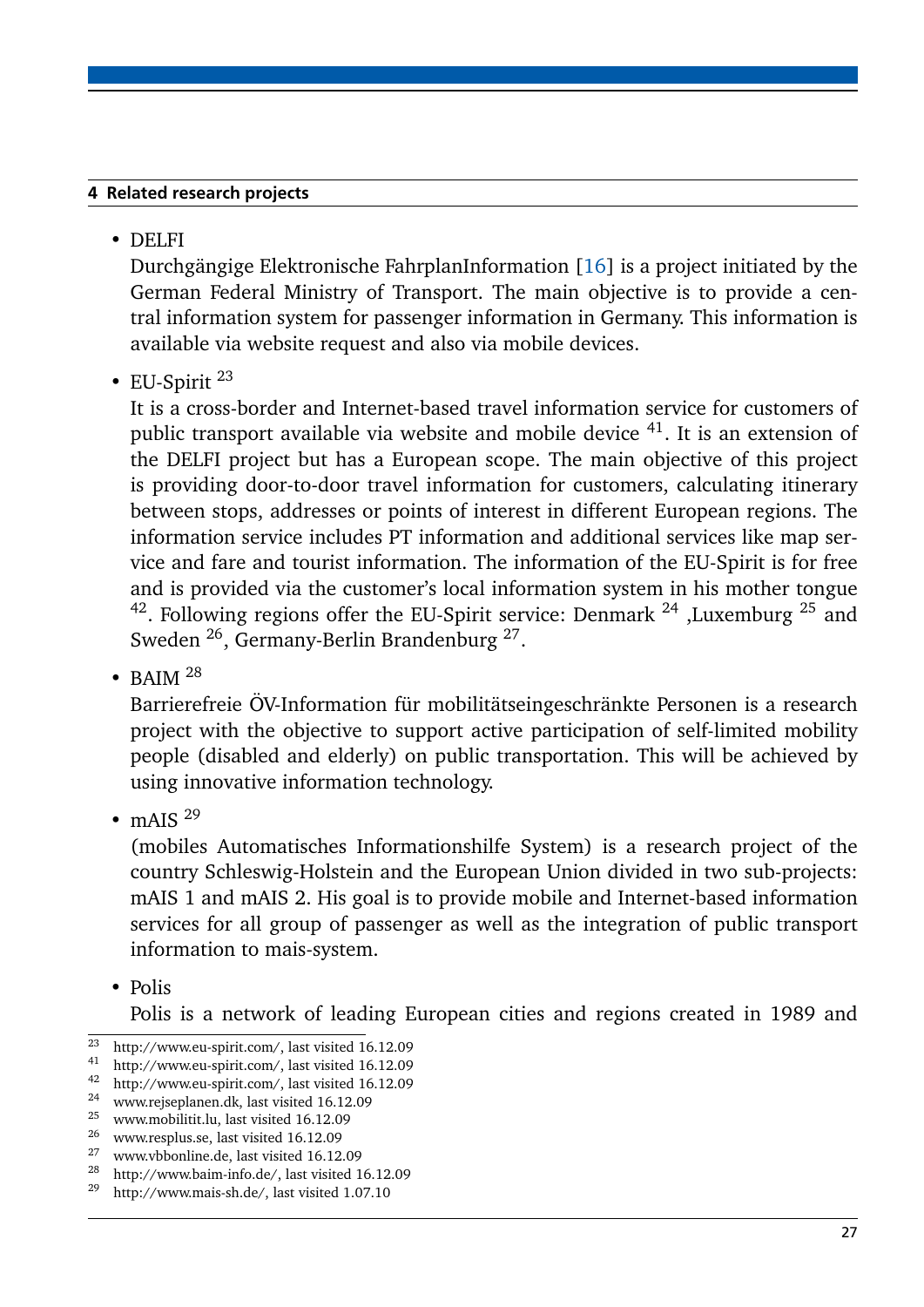working together to develop innovative technologies and policies that address the economic, social, environmental dimension of transport [\[2\]](#page-36-11). Polis supports the exchange of experience and the transfer of knowledge between European local and regional cities and actively supports the participation of Polis members in European projects and is also partner in several of those projects. The next section describes some of these projects that have a relationship to public transport.

**–** ASK-IT <sup>30</sup>

ASK-IT is an integrated project, partly funded by the European Commission <sup>43</sup>. The main idea behind the ASK-IT project is to develop services (technical aids, information facilities) based on innovative information communication technologies that will allow people with a handicap (blind, visually impaired, handicapped, sick, illiterate develop etc.) to enhance their mobility. These services were implemented in seven European cities and furnish information and services outside the home and during the trip.

**–** CIVITAS

Stands for City-Vitality-Sustainability, is a program of cities for cities and cofinanced by European Union. It helps cities to achieve a more sustainable, clean and energy efficient urban transport system by implementing and evaluating an integrated set of technology and policy based measures in the field of energy and transport. Some examples of CIVITAS projects are:

 $*$  Project CARAVEL  $31$  in Stuttgart

Event-oriented traffic management improving the traffic situation in case of public events such as football games, open-air concerts and traffic disturbance (incidents)

 $*$  Project Archimedes<sup>32</sup> in Aalborg, Denmark

Provides pre-trip and on-trip passenger information on the mobile phone (start in September 2010)

**–** LINK <sup>33</sup>

Is the European forum for intermodal passenger travel  $33$ . The main idea is the creation of a door-to-door intermodal passenger travel information service and ticketing.

• Distel $34$ 

Distel is a research project financed by BMWi(Federal Ministry of Economics and Technology) for the period from 2006 to 2009. Its main objective was to allow

 $\frac{30}{10}$  http://www.baim-info.de/, last visited 16.12.09

<sup>&</sup>lt;sup>43</sup> http://www.baim-info.de/, last visited 16.12.09<br><sup>31</sup> http://www.caravel-stuttgart.de/ last visited 16

<sup>&</sup>lt;sup>31</sup> http://www.caravel-stuttgart.de/, last visited 16.06.10<br><sup>32</sup> http://www.civitas.eu/measure\_sheet.phtml?lan=en&

http://www.civitas.eu/measure\_sheet.phtml?lan=en&id=543, last visited 16.06.10

 $33$  http://www.linkforum.eu/, last visited 16.12.09

 $\frac{33}{100}$  http://www.linkforum.eu/, last visited 16.12.09<br> $\frac{34}{100}$  http://www.linkforum.eu/. last visited 16.12.09

http://www.linkforum.eu/, last visited 16.12.09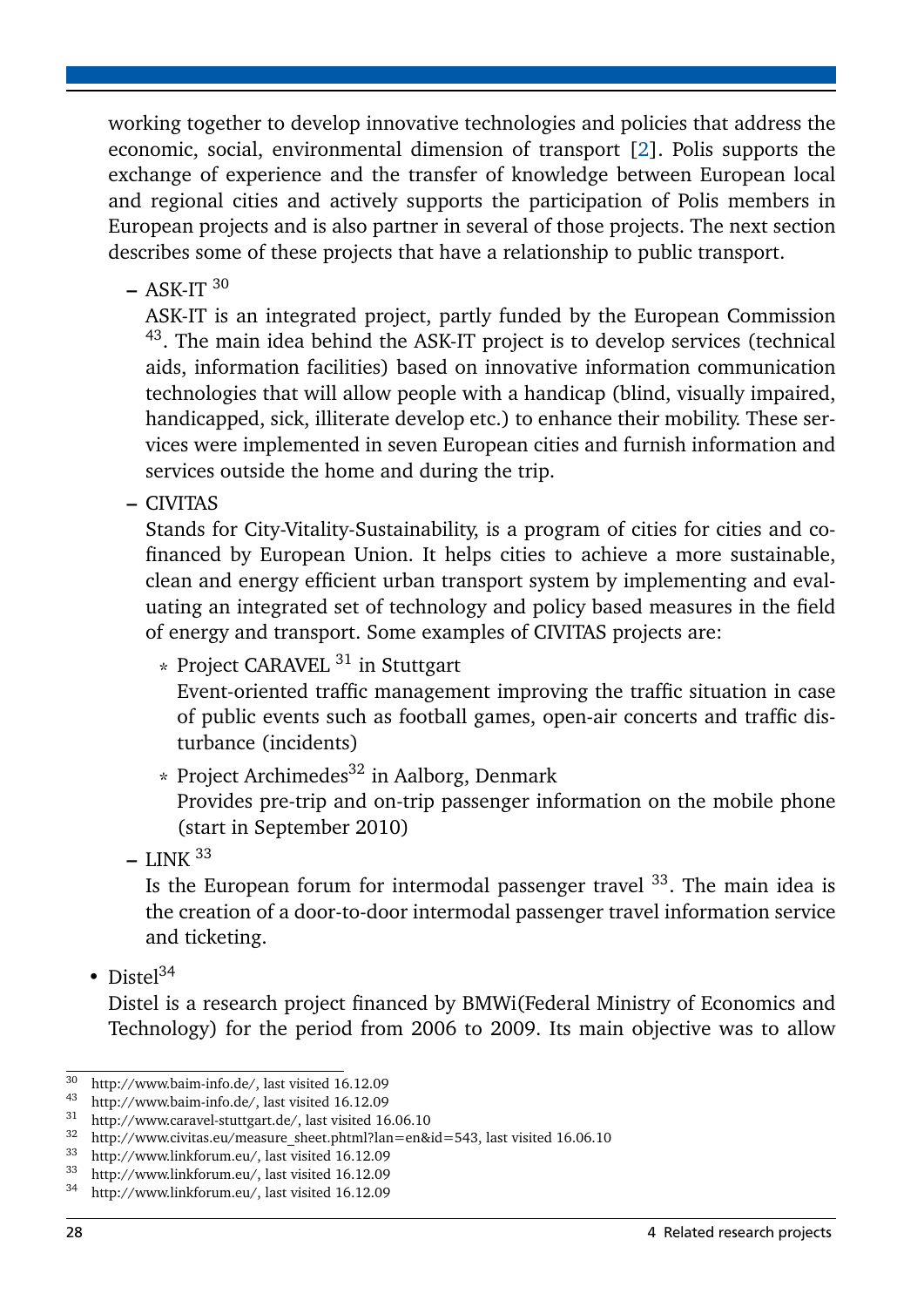an efficient management and a wide passenger information and such as coordination of information exchange between vehicle of different public transportation services.

• Service To Go

Service To Go or ANFISMO (Anfahrts- und Informations- Service für Mobile Endgeräte) is a project developed at KOM [\[29\]](#page-38-1). It is based on structured mobile SOA (service oriented architecture). Its objective is to allow the use of regional information services on mobile devices (cell phones, smartphones, or web-based) to support users in their new situation, for example attending an event in an unfamiliar city. Furthermore, ANFISMO supports the localization and information exchange between friends who are in the same city or attend the same event.

• RTIG

RTIG (Real Time Information Group) is an organisation in the United Kingdom supporting the development of bus passenger information systems. The RTIG is the central focus point for those involved in bus RTI (Real Time Information). It allows the members to act as a group to influence policy and solve interoperability, technical and integration issues. It also allows them to act as a group; e.g. to bid for radio spectrum, which the individual members would find difficult on their own, or to influence European standards <sup>43</sup>.

• PROMISE

Has been a joint collaboration by various European companies and institutes. The objective has been to provide travellers an easy access to real time and position dependent traveller and traffic information.

• ROMANSE

(Road Management System for Europe) is a project started in Southampton during May 1992 as a pilot scheme to develop a flexible solution to increasing congestion. By making better use of existing infrastructure and resources, ROMANSE aimed to maintain sustainable economic and social transport systems. Utilising intelligent transport systems, ROMANSE would provide accurate, timely and accessible information to travellers both before and during their journeys <sup>45</sup>. People could then make in formed choices about their route, time of journey, and most importantly, method of transport. The system would even allow them to change route whilst travelling to avoid congestion and by so doing would maximise the efficiency of the existing network <sup>45</sup>. ROMANSE provided real time information to travellers, network managers and transport providers across the City of Southampton and the southern part of Hampshire<sup>46</sup>.

<sup>43</sup> http://www.dft.gov.uk/transportdirect/community/rtig, last visited 16.12.09

<sup>&</sup>lt;sup>45</sup> http://www.romanse.org.uk/biog2.htm, last visited 04.07.10<br><sup>45</sup> http://www.romanse.org.uk/biog2.htm, last visited 04.07.10

<sup>45</sup> http://www.romanse.org.uk/biog2.htm, last visited 04.07.10

<sup>46</sup> http://www.romanse.org.uk/biog2.htm, last visited 04.07.10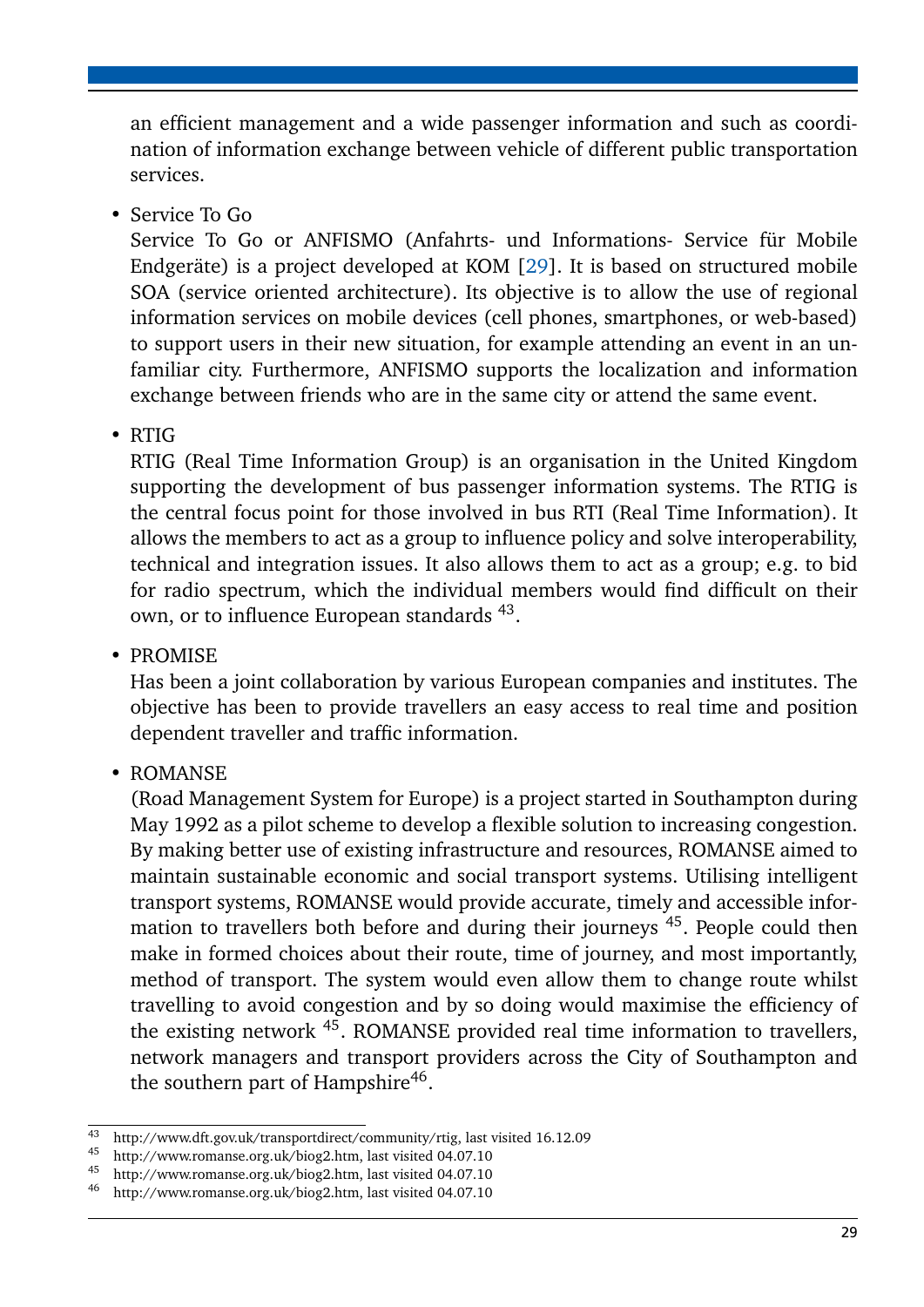# • Green Mobility <sup>35</sup>

Green Mobility is developed by: HTTC, B2M, raumobil and YellowMap. The project develops application scenarios for Internet services explored and developed in THESEUS $^{36}$ . It also creates new innovative services that will be usable on Internet and mobile networks.

 $\frac{35}{35}$  http://www.greenmobility-project.de, last visited 04.07.10<br> $\frac{36}{36}$  http://theseus-programm.de/ last visited 04.07.10

http://theseus-programm.de/, last visited 04.07.10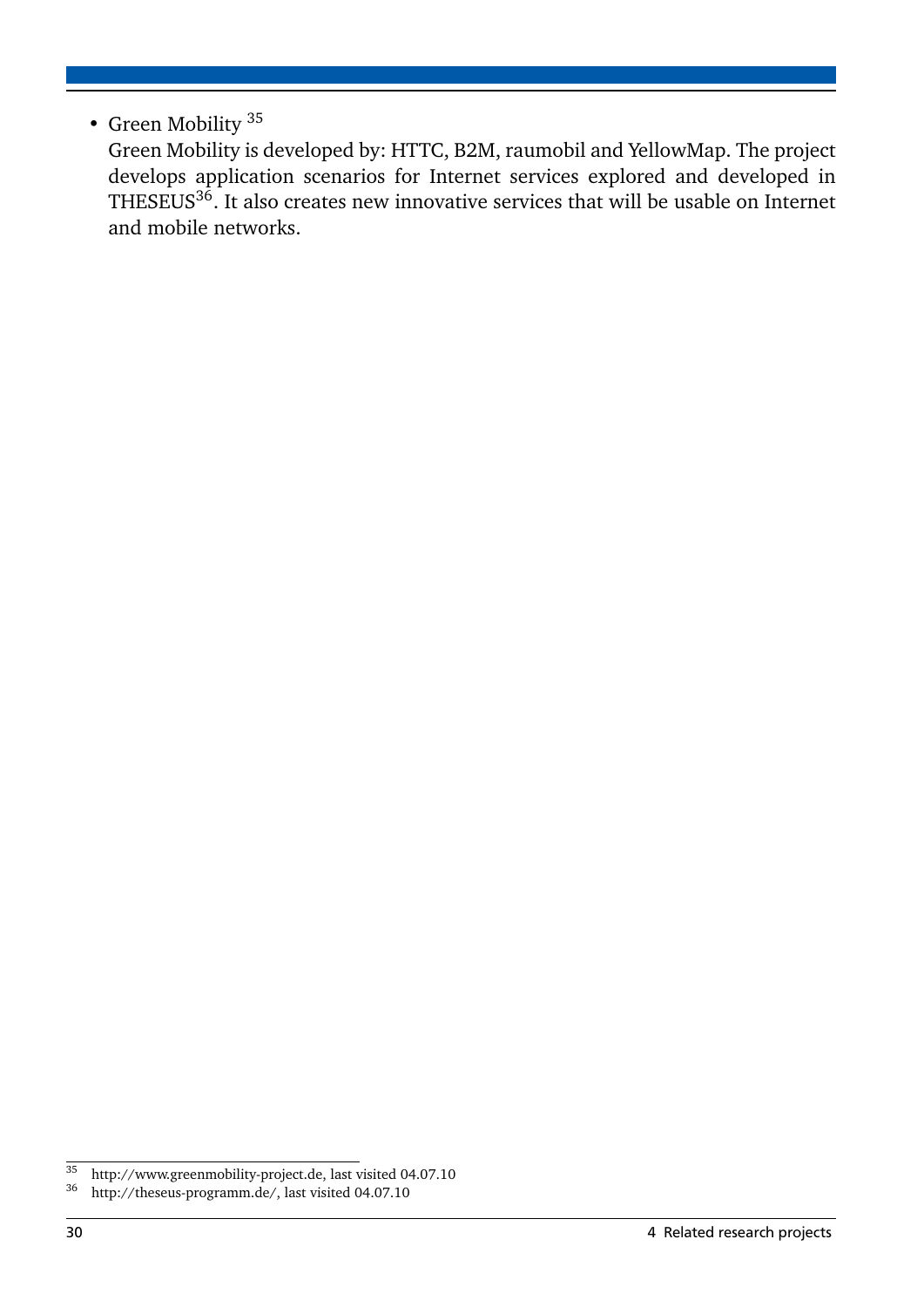#### <span id="page-34-0"></span>5 Conclusion

The evolution of computer technologies is inevitable in public transport companies. Computer technologies provide solutions for better passenger information which make the use of public transport easier, more attractive and more reliable. An increase in the number of public transport passengers will help to save energy, decrease pollution and preserve the environment.

This report has presented the situation of current passenger information systems used by public transport companies. General cellular network technology was first introduced. After that, passenger information systems were described and categorized. In the last part of this report some European and German research projects, which focused on passenger information systems, were described.

Public transport passengers want to have information at any time of their travel, before, during or after their trip. Current public transport companies offer many channels of information delivering: displays (stop, board), terminals (at home, at office, at train station, interactive) or websites (on computer, on mobile device). These information are mainly available in a request/reply mode (pull technology).

Whilst the use of pull technology to provide information technology is widely spread in public transport, the event-based paradigm is still not sufficiently used. Its utilization in public transport would increase the chance to receive only updated, relevant and more personalized information. Many applications, particularly in public transport and logistics are event driven. Such applications can be more flexible and better through the utilisation of event-based systems. Event-based systems can already replace traditional IT systems, or at least complement them. However, the break-through of event-based systems is likely not in the near future; since there are very few examples of experience with really complex event-based systems and there are still missing standards.

Since event based and push services are still relatively new and not well researched to date, particularly in public transportation, we strongly recommend intensifying activity in this area.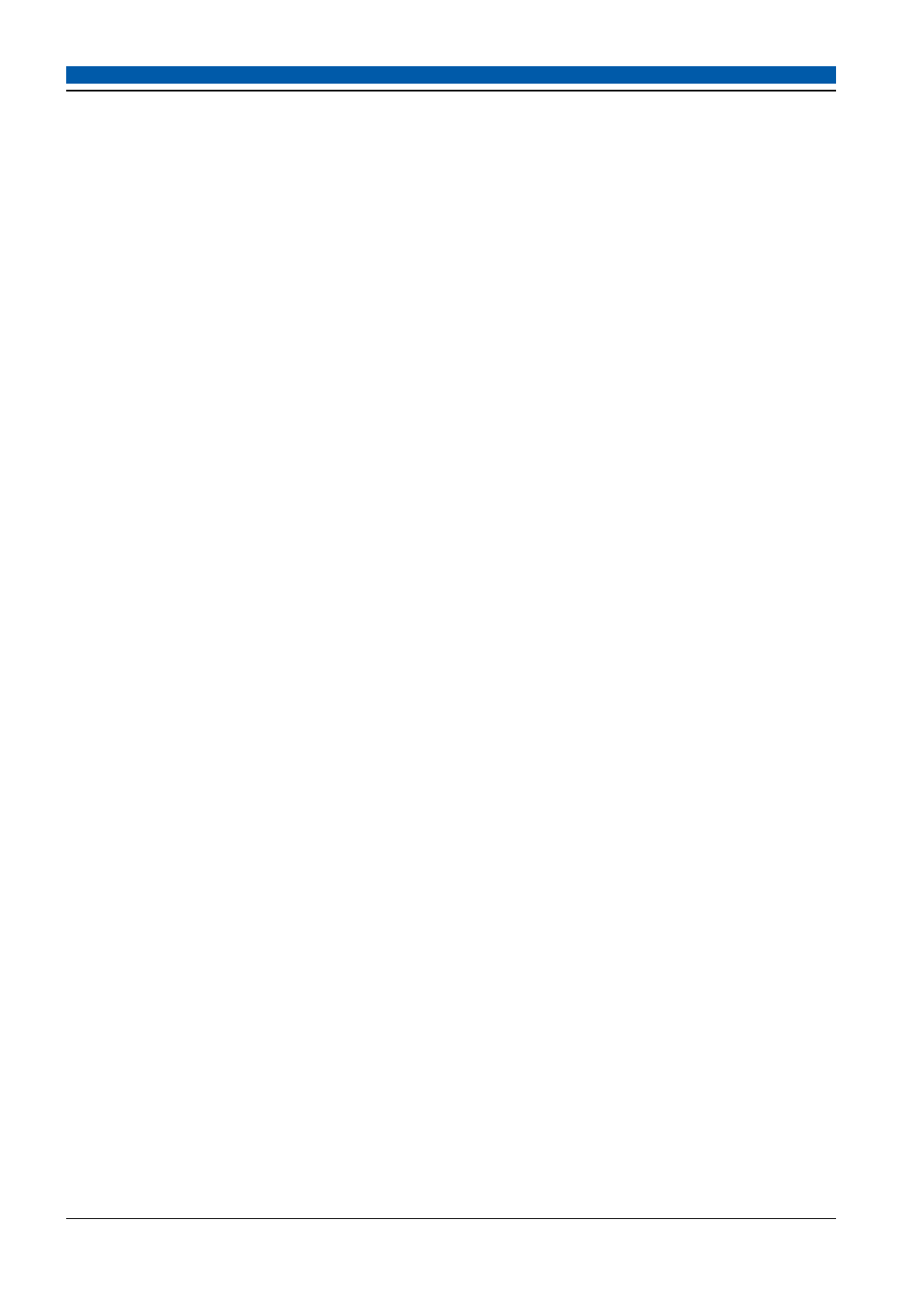#### Bibliography

- <span id="page-36-0"></span>[1] UITP (International Association of Public Transport) conference on Passenger Information in Hannover: *"Passenger Information Systems", 2001.*
- <span id="page-36-11"></span>[2] Commission of the European Communities: *"Review of Current Passenger Informations Systems", 1998.*
- <span id="page-36-2"></span>[3] Ulrich Dietz, Public Report by the CoCar Consortium, Research Project funded by the German Federal Ministry of Education and Research: (BMBF) *"AKTIV-CoCar: Adaptive and Cooperative Technologies for Intelligent Traffic" - Cooperative Cars, 2009.*
- <span id="page-36-3"></span>[4] M. Sauter: *"Grundkurs mobile Kommunikationssystem Von UMTS, GSM und GPRS zu Wireless LAN und Bluetooth Piconetzen", 2. Auflage, ISBN-13 978-3-8348-0199-9, Vieweg, 2006.*
- <span id="page-36-4"></span>[5] A.F. Neele - S.T.G. Wootton, UIC: International Union of Railways *"GSM-R Procurement Guide", ISBN: 2-7461-1315-5, 2007.*
- <span id="page-36-10"></span>[6] J. Schiller: *"Mobilkommunikation", 2. Auflage, ISBN: 978-3-8273-7060- 0, Pearson, 2003.*
- <span id="page-36-6"></span>[7] Brahim Ghribi and Luigi Logrippo: *"Understanding GPRS: The GSM Packet Radio Service", Computer Networks 34 pp. 763-779, 2000.*
- <span id="page-36-5"></span>[8] Simon Hoff, Michael Meyer, Joachim Sachs: Ericsson Eurolab Deutschland *"Analysis of the General Packet Radio Service (GPRS) of GSM as Access to the Internet", IEEE Universal Personal Communications, 1998.*
- <span id="page-36-7"></span>[9] Harri Holma and Antti Toskala: *"WCDMA for UMTS: Radio Access for Third Generation Mobile Communications", 3. Edition, John Wiley and Sons, ISBN: 978-0-470-31933-8, 2007.*
- <span id="page-36-1"></span>[10] J. Mustafa Ergen: *"Mobil Broadband: including WIMAX and LTE", 2. Auflage, ISBN: 978-3-387-68189-4, Springer, 2009.*
- <span id="page-36-9"></span>[11] Syed Ahson, Mohammad Ilyas: *"WIMAX Applications", ISBN: 9781420045474, CRC Press, 2006.*
- <span id="page-36-8"></span>[12] Gaetano Marrocco: *"Emerging Technologies for Radio-frequency Identification", Research Report RR-08-69, Dipartimento di Infomatica Sistemi e Produzione, Università di Roma Tor Vergata, pp. 103-117, 2008.*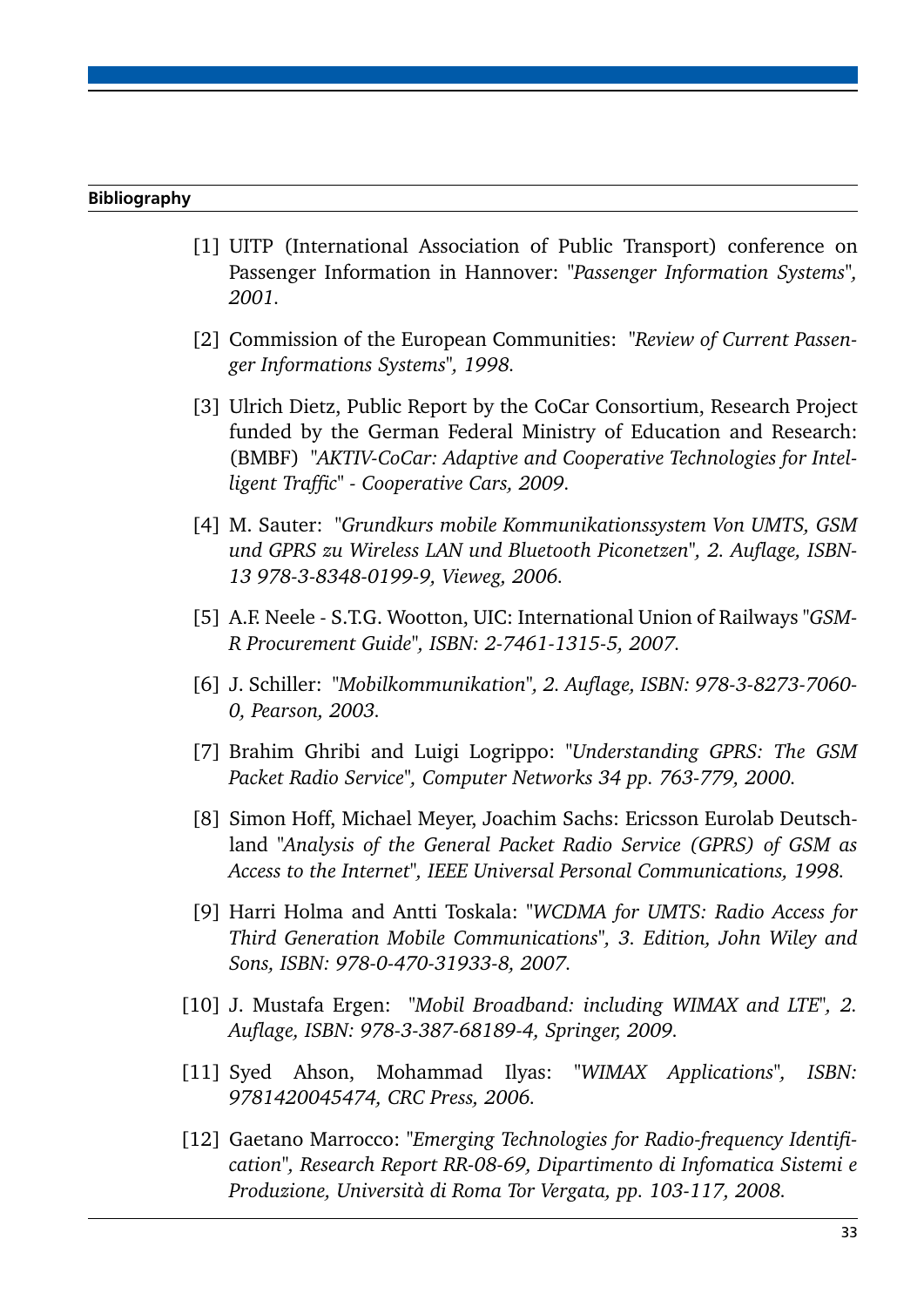- <span id="page-37-0"></span>[13] Heikki Ailisto, Tapio Matinmikko and others: *"Physical browsing with NFC technology", RESEARCH NOTES 2400, ISBN 978-951-38-6946-5, 2007.*
- [14] Near Field Communication and the NFC Forum: "The Keys to Truly In*teroperable Communications" pp. 12-21, 2007.*
- <span id="page-37-1"></span>[15] Peter Preuss: "NFC @ RMV: NFC in public transport", NFC Forum Frank*furt, 2008.*
- <span id="page-37-14"></span>[16] Dr. Schnittger and al.: *"Projektbericht: DELFI Phase-2", Auftraggeber: Bundesministerium für Verkehr, Bau- und Wohnungswesen, Berlin, 1997.*
- <span id="page-37-2"></span>[17] M. Ronai: "Packet-Level Simulation of the Bluetooth Physical Layer", Mas*ter thesis, 2001.*
- <span id="page-37-12"></span>[18] J. Rohweder, G. Kasten, D. Malzahn, A. Piro, J. Schmid: *"Informationsqualität-Definitionen, Dimensionen und Begriffe", Projektgruppe Normen und Standards dgiq, 2007.*
- <span id="page-37-11"></span>[19] R. Wang, D. Strong: *" Beyond accuracy: What Data Quality Means to Data Consumers", Journals of Management Informations Systems, vol. 12, no. 4, pp. 5-34, 1996*
- <span id="page-37-13"></span>[20] R. Barlow, F. Proschan: *" Statistical Theory of Reliability and Life Testing. Probability Models", Holt, Rinehart & Winston, New York, 1975*
- <span id="page-37-10"></span>[21] Zeiss, Vego, Schieferdecker: *"Applying the ISO 9126 Quality Model to Test Specifications U Exemplified for TTCN-3 Test Specifications", Software ˝ Engineering, pp. 231-142, 2007.*
- <span id="page-37-6"></span>[22] Commission of the European Communities: *"Needs of travellers an analysis based on the study of their tasks and activities", 1998.*
- <span id="page-37-3"></span>[23] WAP Forum: *"WAP Push Architectural Overview", pp. 10-16, 2001.*
- <span id="page-37-4"></span>[24] Jihad Qaddour: "WAP and Push Technology Integrated into Mobile Com*merce Applications",Computer Systems and Applications, 2006.*
- <span id="page-37-8"></span>[25] N. Becker: *"DB Telematik GmbH - Kundenorientierte Lösungen", 2004.*
- <span id="page-37-7"></span>[26] Linz AG: *"Fahrplan von Salzburg nach Linz", 2010.*
- <span id="page-37-5"></span>[27] Ludger Fiege, Gero Muehl, and Felix C. Gartner: *"Modular Event-Based Systems", Cambridge University Press New York, NY, USA, 2002.*
- <span id="page-37-9"></span>[28] K. Danowski, A. Irrgang und U. Beyer: *"IT-basiertes Mobilitätsmangement und integrierte Information: Konzept und Realisierung im Projekt CITY-TRAFFIC Bonn", 19th Dresden Conference on Traffic and Transportation Science, 2003.*